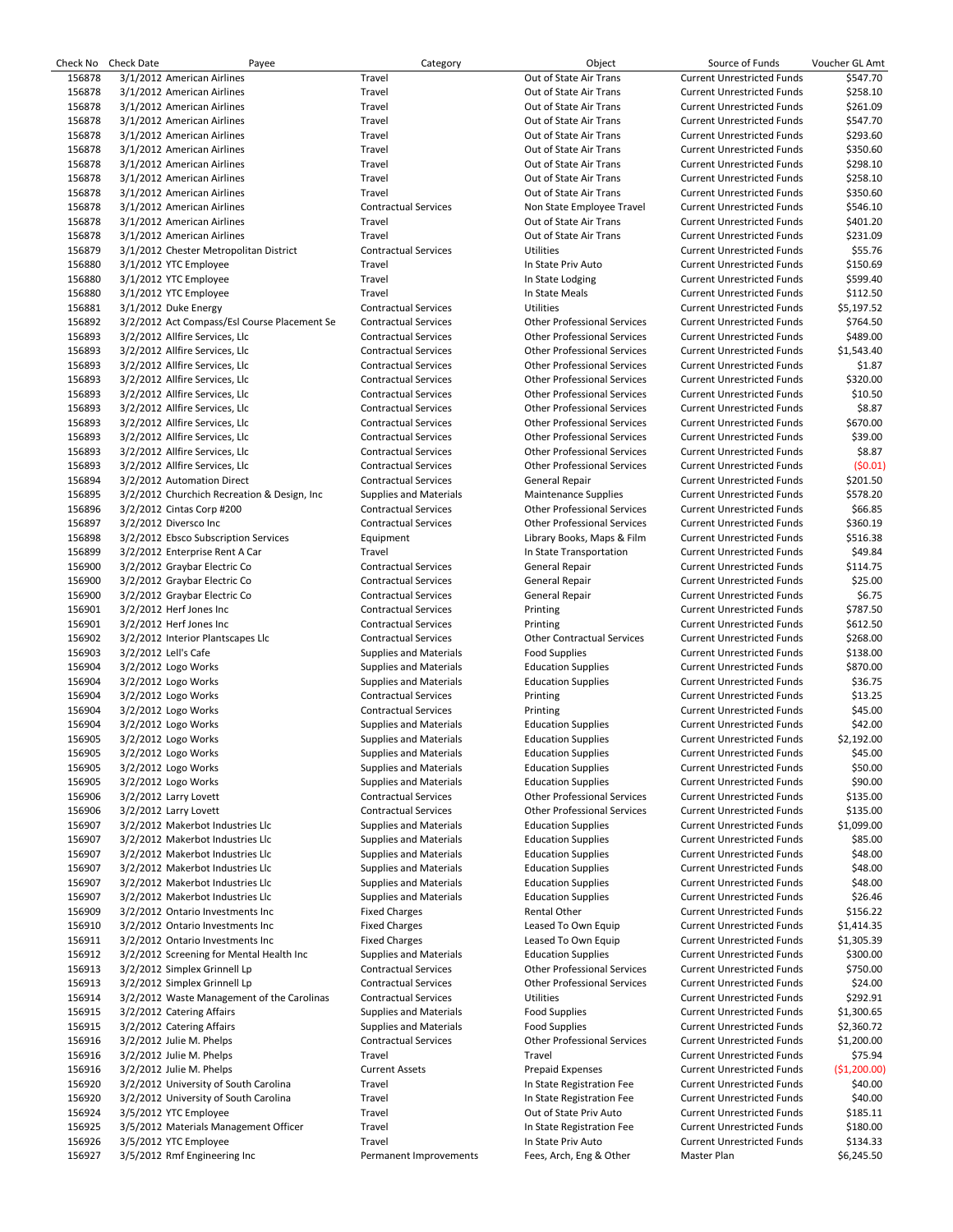| Check No | <b>Check Date</b> | Payee                                          | Category                      | Object                             | Source of Funds                                                        | Voucher GL Amt    |
|----------|-------------------|------------------------------------------------|-------------------------------|------------------------------------|------------------------------------------------------------------------|-------------------|
| 156927   |                   | 3/5/2012 Rmf Engineering Inc                   | Permanent Improvements        | Fees, Arch, Eng & Other            | Master Plan                                                            | \$6,245.50        |
| 156931   |                   | 3/5/2012 Accreditation Review Committee on E   | <b>Fixed Charges</b>          | Dues & Membership Fees             | <b>Current Unrestricted Funds</b>                                      | \$1,500.00        |
| 156940   |                   | 3/5/2012 Goodwyn Mill and Cawood, Inc.         | Permanent Improvements        | Roofing Repairs & Renov            | <b>State Def Maintenance</b>                                           | \$3,600.00        |
| 156940   |                   | 3/5/2012 Goodwyn Mill and Cawood, Inc          | Permanent Improvements        | Other Permanent Imp                | <b>State Def Maintenance</b>                                           | \$3,700.00        |
| 156945   |                   | 3/5/2012 International Society for Technolog   | Travel                        | Out of State Registration Fees     | <b>Current Unrestricted Funds</b>                                      | \$338.00          |
|          |                   |                                                |                               | In State Registration Fee          | <b>Current Unrestricted Funds</b>                                      | \$150.00          |
| 156956   |                   | 3/5/2012 S C Assoc of Student Fin Aid Admin    | Travel                        |                                    |                                                                        |                   |
| 156956   |                   | 3/5/2012 S C Assoc of Student Fin Aid Admin    | Travel                        | In State Registration Fee          | <b>Current Unrestricted Funds</b>                                      | \$150.00          |
| 157336   |                   | 3/7/2012 Howard's Automotive, Llc              | <b>Contractual Services</b>   | General Repair                     | <b>Current Unrestricted Funds</b>                                      | \$325.44          |
| 157339   |                   | 3/7/2012 Charles Robinson                      | <b>Contractual Services</b>   | Non State Employee Travel          | <b>Current Unrestricted Funds</b>                                      | \$1,107.49        |
| 157341   |                   | 3/8/2012 Act Compass/Esl Course Placement Se   | <b>Contractual Services</b>   | <b>Other Professional Services</b> | <b>Current Unrestricted Funds</b>                                      | \$574.00          |
| 157342   |                   | 3/8/2012 Alliedbarton Security Services Llc    | <b>Contractual Services</b>   | <b>Other Professional Services</b> | <b>Current Unrestricted Funds</b>                                      | \$1,026.00        |
| 157343   |                   | 3/8/2012 Alliedbarton Security Services Llc    | <b>Contractual Services</b>   | <b>Other Professional Services</b> | <b>Current Unrestricted Funds</b>                                      | \$822.00          |
| 157344   |                   | 3/8/2012 Alliedbarton Security Services Llc    | <b>Contractual Services</b>   | <b>Other Professional Services</b> | <b>Current Unrestricted Funds</b>                                      | \$822.00          |
| 157345   |                   | 3/8/2012 Alliedbarton Security Services Llc    | <b>Contractual Services</b>   | <b>Other Professional Services</b> | <b>Current Unrestricted Funds</b>                                      | \$822.00          |
|          |                   |                                                |                               |                                    |                                                                        |                   |
| 157346   | 3/8/2012 Alsco    |                                                | Supplies and Materials        | <b>Clothing Supplies</b>           | <b>Current Unrestricted Funds</b>                                      | \$595.04          |
| 157347   |                   | 3/8/2012 Atlanta Dental Supply                 | <b>Contractual Services</b>   | General Repair                     | <b>Current Unrestricted Funds</b>                                      | \$482.84          |
| 157348   |                   | 3/8/2012 Joyce S. Baker                        | <b>Contractual Services</b>   | <b>Other Professional Services</b> | <b>Current Unrestricted Funds</b>                                      | \$150.00          |
| 157349   |                   | 3/8/2012 CJ Services Llc                       | <b>Contractual Services</b>   | <b>Other Professional Services</b> | <b>Current Unrestricted Funds</b>                                      | \$1,500.00        |
| 157349   |                   | 3/8/2012 CJ Services Llc                       | <b>Contractual Services</b>   | <b>Other Professional Services</b> | <b>Current Unrestricted Funds</b>                                      | (575.00)          |
| 157350   |                   | 3/8/2012 Canteen Vending                       | <b>Supplies and Materials</b> | <b>Food Supplies</b>               | <b>Current Unrestricted Funds</b>                                      | \$156.01          |
| 157350   |                   | 3/8/2012 Canteen Vending                       | Supplies and Materials        | <b>Food Supplies</b>               | <b>Current Unrestricted Funds</b>                                      | \$106.01          |
| 157351   |                   | 3/8/2012 Caretaker Management Service Inc      | <b>Contractual Services</b>   | <b>Other Professional Services</b> | <b>Current Unrestricted Funds</b>                                      | \$850.00          |
| 157352   |                   | 3/8/2012 Chester Turf and Landscaping          | Permanent Improvements        | Landscaping                        | <b>Current Unrestricted Funds</b>                                      | \$779.00          |
| 157353   |                   |                                                | <b>Contractual Services</b>   | <b>Other Professional Services</b> | <b>Current Unrestricted Funds</b>                                      | \$37.28           |
|          |                   | 3/8/2012 Cintas Corp #200                      |                               |                                    |                                                                        |                   |
| 157354   |                   | 3/8/2012 City Electric Accounts - Sc           | <b>Contractual Services</b>   | General Repair                     | <b>Current Unrestricted Funds</b>                                      | \$196.07          |
| 157354   |                   | 3/8/2012 City Electric Accounts - Sc           | <b>Contractual Services</b>   | General Repair                     | <b>Current Unrestricted Funds</b>                                      | \$11.24           |
| 157354   |                   | 3/8/2012 City Electric Accounts - Sc           | <b>Contractual Services</b>   | General Repair                     | <b>Current Unrestricted Funds</b>                                      | \$48.47           |
| 157355   |                   | 3/8/2012 City Electric Accounts - Sc           | <b>Contractual Services</b>   | General Repair                     | <b>Current Unrestricted Funds</b>                                      | \$70.05           |
| 157356   |                   | 3/8/2012 Data Network Solutions                | <b>Contractual Services</b>   | <b>Other Contractual Services</b>  | <b>Current Unrestricted Funds</b>                                      | \$9,271.04        |
| 157356   |                   | 3/8/2012 Data Network Solutions                | <b>Contractual Services</b>   | <b>Other Contractual Services</b>  | <b>Current Unrestricted Funds</b>                                      | \$507.00          |
| 157357   |                   | 3/8/2012 Dentsply/RinnyDentsply/Rinn           | <b>Contractual Services</b>   | General Repair                     | <b>Current Unrestricted Funds</b>                                      | \$280.36          |
| 157358   |                   | 3/8/2012 Denver Restaurant Equipment Company   | Equipment                     | Non Capitalized Equipment          | <b>Current Restricted Funds</b>                                        | \$3,744.29        |
| 157359   |                   | 3/8/2012 Diversco Inc                          | <b>Contractual Services</b>   | <b>Other Professional Services</b> | <b>Current Unrestricted Funds</b>                                      | \$360.19          |
| 157359   |                   | 3/8/2012 Diversco Inc                          | <b>Contractual Services</b>   | <b>Other Professional Services</b> | <b>Current Unrestricted Funds</b>                                      | \$360.19          |
|          |                   |                                                |                               |                                    |                                                                        |                   |
| 157360   |                   | 3/8/2012 Elsevier Review and Testing           | Supplies and Materials        | <b>Education Supplies</b>          | <b>Current Unrestricted Funds</b>                                      | \$720.00          |
| 157362   |                   | 3/8/2012 Ferguson Enterprises No 34            | <b>Contractual Services</b>   | General Repair                     | <b>Current Unrestricted Funds</b>                                      | \$183.61          |
| 157363   |                   | 3/8/2012 Fortune Academy IncyAttn Sue Gaudreau | <b>Contractual Services</b>   | <b>Other Professional Services</b> | <b>Current Unrestricted Funds</b>                                      | \$1,451.10        |
| 157364   |                   | 3/8/2012 Gateway Supply Company                | <b>Contractual Services</b>   | General Repair                     | <b>Current Unrestricted Funds</b>                                      | \$26.75           |
| 157365   |                   | 3/8/2012 Graybar Electric Co                   | <b>Contractual Services</b>   | General Repair                     | <b>Current Unrestricted Funds</b>                                      | \$31.44           |
| 157365   |                   | 3/8/2012 Graybar Electric Co                   | <b>Contractual Services</b>   | General Repair                     | <b>Current Unrestricted Funds</b>                                      | \$34.22           |
| 157365   |                   | 3/8/2012 Graybar Electric Co                   | <b>Contractual Services</b>   | General Repair                     | <b>Current Unrestricted Funds</b>                                      | \$10.86           |
| 157366   |                   | 3/8/2012 Graybar Electric Co                   | <b>Contractual Services</b>   | General Repair                     | <b>Current Unrestricted Funds</b>                                      | \$202.71          |
| 157366   |                   | 3/8/2012 Graybar Electric Co                   | <b>Contractual Services</b>   | General Repair                     | <b>Current Unrestricted Funds</b>                                      | \$76.73           |
| 157367   |                   | 3/8/2012 Graybar Electric Co                   | <b>Contractual Services</b>   | General Repair                     | <b>Current Unrestricted Funds</b>                                      | \$30.41           |
|          |                   |                                                |                               |                                    |                                                                        |                   |
| 157367   |                   | 3/8/2012 Graybar Electric Co                   | <b>Contractual Services</b>   | General Repair                     | <b>Current Unrestricted Funds</b>                                      | \$40.69           |
| 157367   |                   | 3/8/2012 Graybar Electric Co                   | <b>Contractual Services</b>   | General Repair                     | <b>Current Unrestricted Funds</b>                                      | \$111.50          |
| 157368   |                   | 3/8/2012 Honey Baked Ham Company               | <b>Supplies and Materials</b> | <b>Food Supplies</b>               | <b>Current Unrestricted Funds</b>                                      | \$700.00          |
| 157369   |                   | 3/8/2012 Interstate Supply Company Inc         | <b>Supplies and Materials</b> | Janitorial Supplies                | <b>Current Unrestricted Funds</b>                                      | \$657.60          |
| 157370   |                   | 3/8/2012 Johnson Roofing Service Inc           | <b>Contractual Services</b>   | General Repair                     | <b>Current Unrestricted Funds</b>                                      | \$3,019.00        |
| 157371   |                   | 3/8/2012 Leroy Springs Catering                | <b>Contractual Services</b>   | <b>Other Professional Services</b> | <b>Current Restricted Funds</b>                                        | \$3,187.50        |
| 157371   |                   | 3/8/2012 Leroy Springs Catering                | <b>Contractual Services</b>   | <b>Other Professional Services</b> | <b>Current Restricted Funds</b>                                        | \$637.50          |
| 157372   |                   | 3/8/2012 Larry Lovett                          | <b>Contractual Services</b>   | <b>Other Professional Services</b> | <b>Current Unrestricted Funds</b>                                      | \$135.00          |
| 157373   |                   | 3/8/2012 Mid-Carolina Ahec, Inc.               | <b>Contractual Services</b>   | <b>Other Professional Services</b> | <b>Current Unrestricted Funds</b>                                      | \$56.00           |
|          |                   |                                                |                               | <b>Other Professional Services</b> |                                                                        |                   |
| 157373   |                   | 3/8/2012 Mid-Carolina Ahec, Inc.               | <b>Contractual Services</b>   | <b>Other Professional Services</b> | <b>Current Unrestricted Funds</b><br><b>Current Unrestricted Funds</b> | \$4.00<br>\$75.60 |
| 157374   |                   | 3/8/2012 Millsaps Pluming and Pump             | <b>Contractual Services</b>   |                                    |                                                                        |                   |
| 157374   |                   | 3/8/2012 Millsaps Pluming and Pump             | <b>Contractual Services</b>   | <b>Other Professional Services</b> | <b>Current Unrestricted Funds</b>                                      | \$75.60           |
| 157375   |                   | 3/8/2012 Natl Welders Supply                   | Supplies and Materials        | <b>Education Supplies</b>          | <b>Current Unrestricted Funds</b>                                      | \$515.65          |
| 157375   |                   | 3/8/2012 Natl Welders Supply                   | <b>Supplies and Materials</b> | <b>Education Supplies</b>          | <b>Current Unrestricted Funds</b>                                      | \$140.48          |
| 157375   |                   | 3/8/2012 Natl Welders Supply                   | <b>Supplies and Materials</b> | <b>Education Supplies</b>          | <b>Current Unrestricted Funds</b>                                      | \$131.56          |
| 157375   |                   | 3/8/2012 Natl Welders Supply                   | <b>Contractual Services</b>   | <b>Other Professional Services</b> | <b>Current Unrestricted Funds</b>                                      | \$30.34           |
| 157376   |                   | 3/8/2012 Oce' Imagistec Inc                    | <b>Supplies and Materials</b> | <b>Photocopy Supplies</b>          | <b>Current Unrestricted Funds</b>                                      | \$117.45          |
| 157377   |                   | 3/8/2012 Ontario Investments Inc               | <b>Fixed Charges</b>          | Leased To Own Equip                | <b>Current Unrestricted Funds</b>                                      | \$189.80          |
| 157378   |                   | 3/8/2012 Ontario Investments Inc               | <b>Fixed Charges</b>          | Leased To Own Equip                | <b>Current Unrestricted Funds</b>                                      | \$196.64          |
|          |                   |                                                |                               |                                    |                                                                        |                   |
| 157379   |                   | 3/8/2012 Ontario Investments Inc               | <b>Fixed Charges</b>          | Leased To Own Equip                | <b>Current Unrestricted Funds</b>                                      | \$1,305.39        |
| 157380   |                   | 3/8/2012 Ontario Investments Inc               | <b>Fixed Charges</b>          | Leased To Own Equip                | <b>Current Unrestricted Funds</b>                                      | \$196.64          |
| 157381   |                   | 3/8/2012 Ontario Investments Inc               | <b>Fixed Charges</b>          | Leased To Own Equip                | <b>Current Unrestricted Funds</b>                                      | \$1,414.35        |
| 157382   |                   | 3/8/2012 Ontario Investments Inc               | <b>Fixed Charges</b>          | Leased To Own Equip                | <b>Current Unrestricted Funds</b>                                      | \$189.80          |
| 157383   |                   | 3/8/2012 Porter Paints                         | <b>Contractual Services</b>   | General Repair                     | <b>Current Unrestricted Funds</b>                                      | \$29.75           |
| 157383   |                   | 3/8/2012 Porter Paints                         | <b>Contractual Services</b>   | General Repair                     | <b>Current Unrestricted Funds</b>                                      | \$78.97           |
| 157384   |                   | 3/8/2012 Quality Cleaning Janitor Services,    | <b>Contractual Services</b>   | <b>Other Professional Services</b> | <b>Current Unrestricted Funds</b>                                      | \$500.00          |
| 157385   |                   | 3/8/2012 Quick Fuel                            | Supplies and Materials        | Fuel                               | <b>Current Unrestricted Funds</b>                                      | \$1,653.54        |
| 157386   |                   | 3/8/2012 Record Storage Systems                | <b>Contractual Services</b>   | Data Processing Serv               | <b>Current Unrestricted Funds</b>                                      | \$145.30          |
| 157387   |                   | 3/8/2012 Regroup.Com                           | <b>Contractual Services</b>   | <b>Other Contractual Services</b>  | <b>Current Unrestricted Funds</b>                                      | \$5,000.00        |
|          |                   |                                                |                               |                                    |                                                                        |                   |
| 157389   |                   | 3/8/2012 Simplex Grinnell Lp                   | <b>Contractual Services</b>   | <b>Other Professional Services</b> | <b>Current Unrestricted Funds</b>                                      | \$275.00          |
| 157390   |                   | 3/8/2012 Simplex Grinnell Lp                   | <b>Contractual Services</b>   | <b>Other Professional Services</b> | <b>Current Unrestricted Funds</b>                                      | \$560.00          |
| 157391   |                   | 3/8/2012 Star Bright Janitorial Services       | <b>Contractual Services</b>   | <b>Other Professional Services</b> | <b>Current Unrestricted Funds</b>                                      | \$300.00          |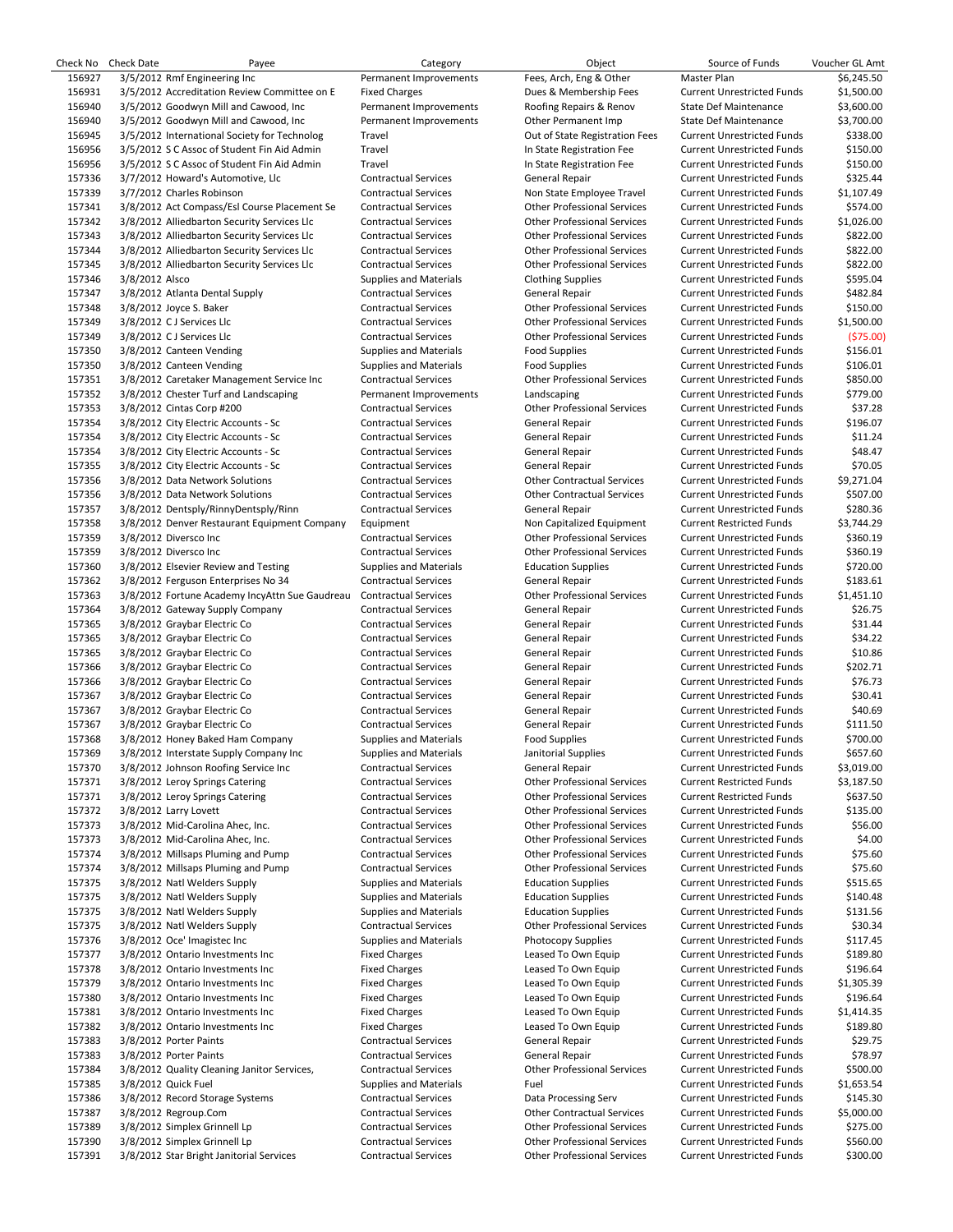|        | Check No Check Date  | Payee                                                | Category                         | Object                             | Source of Funds                   | Voucher GL Amt |
|--------|----------------------|------------------------------------------------------|----------------------------------|------------------------------------|-----------------------------------|----------------|
| 157392 |                      | 3/8/2012 Tinius Olsen Companny                       | <b>Supplies and Materials</b>    | <b>Education Supplies</b>          | <b>Current Restricted Funds</b>   | \$1,070.00     |
| 157392 |                      | 3/8/2012 Tinius Olsen Companny                       | <b>Supplies and Materials</b>    | <b>Education Supplies</b>          | <b>Current Restricted Funds</b>   | \$55.00        |
| 157395 |                      | 3/8/2012 Barwick and Associates, Llc                 | <b>Fixed Charges</b>             | Rent Non State                     | <b>Current Unrestricted Funds</b> | \$2,645.00     |
| 157396 |                      | 3/8/2012 Horiba Instruments, Inc.                    | <b>Supplies and Materials</b>    | <b>Education Supplies</b>          | <b>Current Unrestricted Funds</b> | \$46.81        |
| 157399 |                      | 3/8/2012 S C State Board for Tech and Comp E         | <b>Current Liabilities</b>       | Worker's Comp Matching             | <b>Current Unrestricted Funds</b> | \$170,821.88   |
| 157401 |                      | 3/8/2012 Surveillance, Resources, and Invest         | <b>Supplies and Materials</b>    | <b>Education Supplies</b>          | <b>Current Unrestricted Funds</b> | \$54.50        |
| 157401 |                      | 3/8/2012 Surveillance, Resources, and Invest         | Op Revenue - Other Current Unres | SRI                                | <b>Current Unrestricted Funds</b> | \$1,471.50     |
| 157402 |                      | 3/8/2012 York Technical College Foundation           | <b>Fixed Charges</b>             | Rent Non State                     | <b>Current Unrestricted Funds</b> | \$3,082.37     |
| 157402 |                      | 3/8/2012 York Technical College Foundation           | <b>Fixed Charges</b>             | Rent Non State                     | <b>Current Unrestricted Funds</b> | \$1,607.53     |
| 157423 |                      | 3/9/2012 Tiffany M. Burrell                          | <b>Contractual Services</b>      | <b>Other Professional Services</b> | Master Plan                       | \$50.00        |
| 157424 |                      | 3/9/2012 City Club of Rock Hill                      | <b>Supplies and Materials</b>    | <b>Food Supplies</b>               | <b>Current Unrestricted Funds</b> | \$39.67        |
| 157424 |                      | 3/9/2012 City Club of Rock Hill                      | <b>Fixed Charges</b>             | Dues & Membership Fees             | <b>Current Unrestricted Funds</b> | \$33.33        |
| 157426 |                      | 3/9/2012 Office of Insurance Services                | <b>Current Liabilities</b>       | State Opt Life                     | <b>Current Unrestricted Funds</b> | \$5,764.62     |
| 157426 |                      | 3/9/2012 Office of Insurance Services                | <b>Current Liabilities</b>       | <b>State Dental Employee</b>       | <b>Current Unrestricted Funds</b> | \$5,146.38     |
| 157426 |                      | 3/9/2012 Office of Insurance Services                | <b>Current Liabilities</b>       | State Insurance Employee           | <b>Current Unrestricted Funds</b> | \$167,534.06   |
| 157426 |                      | 3/9/2012 Office of Insurance Services                | <b>Current Liabilities</b>       | Dep Life Insurance                 | <b>Current Unrestricted Funds</b> | \$126.48       |
| 157426 |                      | 3/9/2012 Office of Insurance Services                | <b>Current Liabilities</b>       | Supp Long Term Disability          | <b>Current Unrestricted Funds</b> | \$1,628.06     |
| 157426 |                      | 3/9/2012 Office of Insurance Services                | <b>Current Liabilities</b>       | Dental Plus Employee               | <b>Current Unrestricted Funds</b> | \$3,919.00     |
| 157426 |                      | 3/9/2012 Office of Insurance Services                | <b>Current Liabilities</b>       | <b>Tobacco Surcharge</b>           | <b>Current Unrestricted Funds</b> | \$1,680.00     |
| 157426 |                      | 3/9/2012 Office of Insurance Services                | <b>Current Liabilities</b>       | State Vison Plan                   | <b>Current Unrestricted Funds</b> | \$1,357.76     |
| 157428 |                      | 3/9/2012 S C Assoc of Colleges and Emp               | Travel                           | In State Registration Fee          | <b>Current Unrestricted Funds</b> | \$125.00       |
| 157429 |                      | 3/9/2012 York Technical College Foundation           | <b>Fixed Charges</b>             | Rent Non State                     | <b>Current Unrestricted Funds</b> | \$1,607.53     |
| 157429 |                      | 3/9/2012 York Technical College Foundation           | <b>Fixed Charges</b>             | Rent Non State                     | <b>Current Unrestricted Funds</b> | \$3,082.37     |
| 157485 |                      | 3/13/2012 Boykin and Davis Llc                       | <b>Contractual Services</b>      | <b>Legal Services</b>              | <b>Current Unrestricted Funds</b> | \$2,042.81     |
| 157486 |                      | 3/13/2012 Cline Brandt Kochenower and Company        | <b>Contractual Services</b>      | Auditing, Acct, Fin. Services      | <b>Current Unrestricted Funds</b> | \$337.50       |
| 157487 |                      | 3/13/2012 Lancaster County Economic Developme        | <b>Fixed Charges</b>             | Dues & Membership Fees             | <b>Current Unrestricted Funds</b> | \$1,000.00     |
| 157488 |                      | 3/13/2012 Natl Academic Advising Assoc               | Travel                           | Out of State Registration Fees     | <b>Current Unrestricted Funds</b> | \$200.00       |
| 157488 |                      | 3/13/2012 Natl Academic Advising Assoc               | Travel                           | Out of State Registration Fees     | <b>Current Unrestricted Funds</b> | \$200.00       |
| 157488 |                      | 3/13/2012 Natl Academic Advising Assoc               | Travel                           | Out of State Registration Fees     | <b>Current Unrestricted Funds</b> | \$200.00       |
| 157488 |                      | 3/13/2012 Natl Academic Advising Assoc               | Travel                           | Out of State Registration Fees     | <b>Current Unrestricted Funds</b> | \$135.00       |
|        |                      |                                                      |                                  |                                    |                                   |                |
| 157488 |                      | 3/13/2012 Natl Academic Advising Assoc               | Travel                           | Out of State Registration Fees     | <b>Current Unrestricted Funds</b> | \$200.00       |
| 157488 |                      | 3/13/2012 Natl Academic Advising Assoc               | Travel                           | Out of State Registration Fees     | <b>Current Unrestricted Funds</b> | \$200.00       |
| 157488 |                      | 3/13/2012 Natl Academic Advising Assoc               | Travel                           | Out of State Registration Fees     | <b>Current Unrestricted Funds</b> | \$135.00       |
| 157490 | 3/13/2012 Petty Cash |                                                      | <b>Supplies and Materials</b>    | <b>Other Supplies</b>              | <b>Current Unrestricted Funds</b> | \$6.30         |
| 157491 |                      | 3/13/2012 Professional Media Group Llc               | Travel                           | Out of State Registration Fees     | <b>Current Unrestricted Funds</b> | \$495.00       |
| 157494 |                      | 3/13/2012 Sysco Food Services of Charlotte LI        | <b>Supplies and Materials</b>    | <b>Food Supplies</b>               | <b>Current Unrestricted Funds</b> | \$1,164.43     |
| 157494 |                      | 3/13/2012 Sysco Food Services of Charlotte LI        | <b>Supplies and Materials</b>    | <b>Food Supplies</b>               | <b>Current Unrestricted Funds</b> | \$938.79       |
| 157494 |                      | 3/13/2012 Sysco Food Services of Charlotte Ll        | <b>Supplies and Materials</b>    | <b>Food Supplies</b>               | <b>Current Unrestricted Funds</b> | \$47.20        |
| 157494 |                      | 3/13/2012 Sysco Food Services of Charlotte LI        | <b>Supplies and Materials</b>    | <b>Food Supplies</b>               | <b>Current Unrestricted Funds</b> | \$1,273.38     |
| 157494 |                      | 3/13/2012 Sysco Food Services of Charlotte LI        | <b>Supplies and Materials</b>    | <b>Food Supplies</b>               | <b>Current Unrestricted Funds</b> | \$102.60       |
| 157494 |                      | 3/13/2012 Sysco Food Services of Charlotte LI        | <b>Supplies and Materials</b>    | <b>Food Supplies</b>               | <b>Current Unrestricted Funds</b> | \$1,239.61     |
| 157494 |                      | 3/13/2012 Sysco Food Services of Charlotte Ll        | <b>Supplies and Materials</b>    | <b>Food Supplies</b>               | <b>Current Unrestricted Funds</b> | \$1,504.98     |
| 157495 |                      | 3/13/2012 York Technical College Foundation          | <b>Fixed Charges</b>             | Rent Non State                     | <b>Current Unrestricted Funds</b> | \$3,082.37     |
| 157495 |                      | 3/13/2012 York Technical College Foundation          | <b>Fixed Charges</b>             | Rent Non State                     | <b>Current Unrestricted Funds</b> | \$1,607.53     |
| 157495 |                      | 3/13/2012 York Technical College Foundation          | <b>Fixed Charges</b>             | Rent Non State                     | <b>Current Unrestricted Funds</b> | \$1,666.66     |
| 157495 |                      | 3/13/2012 York Technical College Foundation          | <b>Fixed Charges</b>             | Rent Non State                     | <b>Current Unrestricted Funds</b> | \$1,666.66     |
| 157496 |                      | 3/13/2012 Association of South Carolina Energ        | Travel                           | In State Registration Fee          | <b>Current Unrestricted Funds</b> | \$25.00        |
|        |                      | 157496 3/13/2012 Association of South Carolina Energ | Travel                           | In State Registration Fee          | <b>Current Unrestricted Funds</b> | \$25.00        |
| 157496 |                      | 3/13/2012 Association of South Carolina Energ        | Travel                           | In State Registration Fee          | <b>Current Unrestricted Funds</b> | \$25.00        |
| 157497 |                      | 3/13/2012 Duke Energy                                | <b>Contractual Services</b>      | Utilities                          | <b>Current Unrestricted Funds</b> | \$211.91       |
| 157497 |                      | 3/13/2012 Duke Energy                                | <b>Contractual Services</b>      | Utilities                          | <b>Current Unrestricted Funds</b> | \$10.09        |
| 157497 |                      | 3/13/2012 Duke Energy                                | <b>Contractual Services</b>      | Utilities                          | <b>Current Unrestricted Funds</b> | \$376.90       |
| 157497 |                      | 3/13/2012 Duke Energy                                | <b>Contractual Services</b>      | <b>Utilities</b>                   | <b>Current Unrestricted Funds</b> | \$568.00       |
| 157498 |                      | 3/13/2012 Kiwanis Club of Rock Hill                  | <b>Fixed Charges</b>             | Dues & Membership Fees             | <b>Current Unrestricted Funds</b> | \$30.00        |
| 157499 |                      | 3/13/2012 Waterford Property Owners Assoc            | <b>Contractual Services</b>      | <b>Other Professional Services</b> | <b>Current Unrestricted Funds</b> | \$330.87       |
| 157572 |                      | 3/15/2012 Act Compass/Esl Course Placement Se        | <b>Contractual Services</b>      | <b>Other Professional Services</b> | <b>Current Unrestricted Funds</b> | \$275.00       |
| 157574 |                      | 3/15/2012 Brandpro Inc                               | <b>Contractual Services</b>      | Advertising                        | <b>Current Unrestricted Funds</b> | \$1,742.50     |
| 157574 |                      | 3/15/2012 Brandpro Inc                               | <b>Contractual Services</b>      | Advertising                        | <b>Current Unrestricted Funds</b> | \$18.00        |
| 157574 |                      | 3/15/2012 Brandpro Inc                               | <b>Contractual Services</b>      | Advertising                        | <b>Current Unrestricted Funds</b> | \$15.00        |
|        |                      |                                                      |                                  |                                    |                                   | \$627.75       |
| 157575 |                      | 3/15/2012 Catering Affairs                           | <b>Supplies and Materials</b>    | <b>Food Supplies</b>               | <b>Current Unrestricted Funds</b> |                |
| 157575 |                      | 3/15/2012 Catering Affairs                           | <b>Supplies and Materials</b>    | <b>Food Supplies</b>               | <b>Current Unrestricted Funds</b> | \$636.92       |
| 157576 | 3/15/2012 Cdwg       |                                                      | Equipment                        | Non Capitalized Equipment          | <b>Current Restricted Funds</b>   | \$1,348.70     |
| 157576 | 3/15/2012 Cdwg       |                                                      | Equipment                        | Non Capitalized Equipment          | <b>Current Restricted Funds</b>   | \$18.00        |
| 157577 |                      | 3/15/2012 Chocklett Environmental Services           | <b>Contractual Services</b>      | <b>Other Professional Services</b> | <b>Current Unrestricted Funds</b> | \$1,300.00     |
| 157578 |                      | 3/15/2012 Cintas Corp #200                           | <b>Contractual Services</b>      | <b>Other Professional Services</b> | <b>Current Unrestricted Funds</b> | \$14.95        |
| 157578 |                      | 3/15/2012 Cintas Corp #200                           | <b>Contractual Services</b>      | <b>Other Professional Services</b> | <b>Current Unrestricted Funds</b> | \$350.47       |
| 157579 |                      | 3/15/2012 Hayes Handpiece South Carolina, Inc.       | <b>Contractual Services</b>      | General Repair                     | <b>Current Unrestricted Funds</b> | \$338.00       |
| 157579 |                      | 3/15/2012 Hayes Handpiece South Carolina, Inc.       | <b>Contractual Services</b>      | General Repair                     | <b>Current Unrestricted Funds</b> | \$249.00       |
| 157579 |                      | 3/15/2012 Hayes Handpiece South Carolina, Inc.       | <b>Contractual Services</b>      | General Repair                     | <b>Current Unrestricted Funds</b> | \$35.00        |
| 157579 |                      | 3/15/2012 Hayes Handpiece South Carolina, Inc.       | <b>Contractual Services</b>      | General Repair                     | <b>Current Unrestricted Funds</b> | (593.30)       |
| 157580 |                      | 3/15/2012 Interior Plantscapes Llc                   | <b>Contractual Services</b>      | <b>Other Contractual Services</b>  | <b>Current Unrestricted Funds</b> | \$268.00       |
| 157581 |                      | 3/15/2012 Interstate Fleet Services                  | <b>Contractual Services</b>      | General Repair                     | <b>Current Unrestricted Funds</b> | \$250.00       |
| 157582 |                      | 3/15/2012 Interstate Supply Company Inc              | <b>Supplies and Materials</b>    | Janitorial Supplies                | <b>Current Unrestricted Funds</b> | \$1,089.47     |
| 157583 |                      | 3/15/2012 Jer Group Inc                              | <b>Contractual Services</b>      | <b>Other Professional Services</b> | <b>Current Unrestricted Funds</b> | \$1,007.00     |
| 157583 |                      | 3/15/2012 Jer Group Inc                              | <b>Contractual Services</b>      | <b>Other Professional Services</b> | <b>Current Unrestricted Funds</b> | \$1,249.00     |
| 157583 |                      | 3/15/2012 Jer Group Inc                              | <b>Contractual Services</b>      | <b>Other Professional Services</b> | <b>Current Unrestricted Funds</b> | \$1,249.00     |
|        |                      |                                                      |                                  |                                    |                                   |                |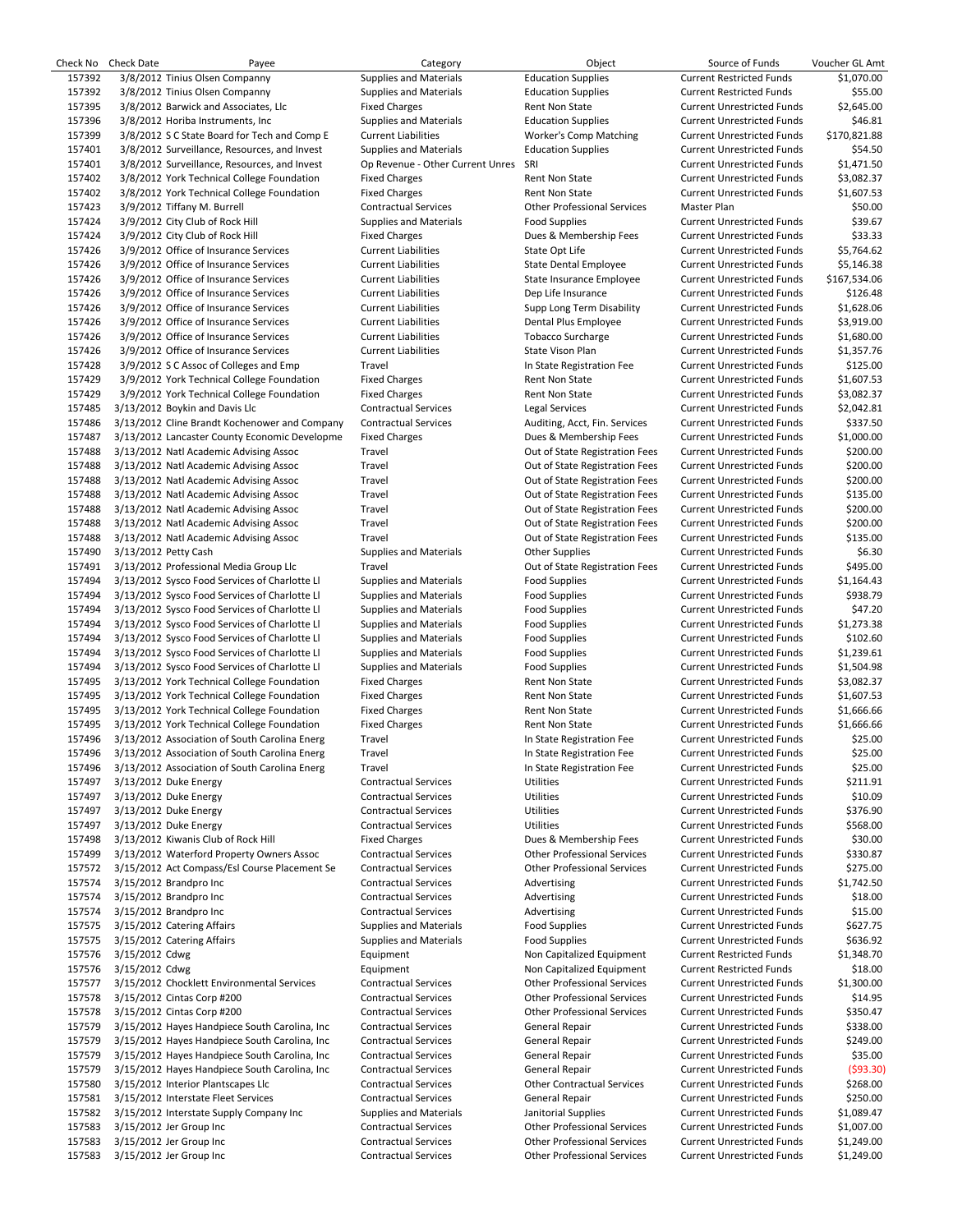| Check No | Check Date         | Payee                                         | Category                      | Object                               | Source of Funds                   | Voucher GL Amt |
|----------|--------------------|-----------------------------------------------|-------------------------------|--------------------------------------|-----------------------------------|----------------|
| 157583   |                    | 3/15/2012 Jer Group Inc                       | <b>Contractual Services</b>   | <b>Other Professional Services</b>   | <b>Current Unrestricted Funds</b> | \$3,263.00     |
| 157583   |                    | 3/15/2012 Jer Group Inc                       | <b>Contractual Services</b>   | <b>Other Professional Services</b>   | <b>Current Unrestricted Funds</b> | \$1,249.00     |
| 157584   |                    | 3/15/2012 Oce' Imagistec Inc                  | <b>Fixed Charges</b>          | Leased To Own Equip                  | <b>Current Unrestricted Funds</b> | \$426.23       |
| 157584   |                    | 3/15/2012 Oce' Imagistec Inc                  | <b>Fixed Charges</b>          | Leased To Own Equip                  | <b>Current Unrestricted Funds</b> | \$523.68       |
|          |                    |                                               |                               |                                      |                                   |                |
| 157584   |                    | 3/15/2012 Oce' Imagistec Inc                  | <b>Fixed Charges</b>          | Leased To Own Equip                  | <b>Current Unrestricted Funds</b> | \$451.02       |
| 157585   |                    | 3/15/2012 Old Castle Surfaces, Inc.           | Permanent Improvements        | Other Permanent Imp                  | State Def Maintenance             | \$1,781.01     |
| 157585   |                    | 3/15/2012 Old Castle Surfaces, Inc.           | Permanent Improvements        | Other Permanent Imp                  | <b>State Def Maintenance</b>      | \$418.99       |
| 157586   |                    | 3/15/2012 Rittenhouse Book Distributors       | Equipment                     | Library Books, Maps & Film           | <b>Current Unrestricted Funds</b> | \$76.19        |
| 157586   |                    | 3/15/2012 Rittenhouse Book Distributors       | Equipment                     | Library Books, Maps & Film           | <b>Current Unrestricted Funds</b> | \$65.37        |
|          |                    |                                               |                               |                                      |                                   | \$299.00       |
| 157587   | 3/15/2012 WRHI     |                                               | <b>Contractual Services</b>   | Advertising                          | <b>Current Unrestricted Funds</b> |                |
| 157587   | 3/15/2012 WRHI     |                                               | <b>Contractual Services</b>   | Advertising                          | <b>Current Unrestricted Funds</b> | \$449.00       |
| 157587   | 3/15/2012 WRHI     |                                               | <b>Contractual Services</b>   | Advertising                          | <b>Current Unrestricted Funds</b> | \$599.99       |
| 157589   |                    | 3/15/2012 YTC Employee                        | Travel                        | Non Deductible Meals                 | <b>Current Unrestricted Funds</b> | \$7.00         |
| 157590   |                    | 3/15/2012 YTC Employee                        | Travel                        | Out of State Priv Auto               | <b>Current Unrestricted Funds</b> | \$38.63        |
|          |                    |                                               | Travel                        | Out of State Misc Travel             |                                   | \$6.00         |
| 157590   |                    | 3/15/2012 YTC Employee                        |                               |                                      | <b>Current Unrestricted Funds</b> |                |
| 157592   |                    | 3/15/2012 Chester Metropolitan District       | <b>Contractual Services</b>   | <b>Utilities</b>                     | <b>Current Unrestricted Funds</b> | \$76.76        |
| 157592   |                    | 3/15/2012 Chester Metropolitan District       | <b>Contractual Services</b>   | <b>Utilities</b>                     | <b>Current Unrestricted Funds</b> | \$213.63       |
| 157593   |                    | 3/15/2012 City Club of Rock Hill              | <b>Fixed Charges</b>          | Dues & Membership Fees               | <b>Current Unrestricted Funds</b> | \$33.33        |
| 157594   | 3/15/2012 Educause |                                               | Travel                        | Out of State Registration Fees       | <b>Current Restricted Funds</b>   | \$510.00       |
|          |                    |                                               |                               |                                      |                                   |                |
| 157595   |                    | 3/15/2012 Gala Affairs Party Rentals          | <b>Supplies and Materials</b> | <b>Other Supplies</b>                | <b>Current Unrestricted Funds</b> | \$278.20       |
| 157596   |                    | 3/15/2012 YTC Employee                        | Travel                        | In State Priv Auto                   | <b>Current Unrestricted Funds</b> | \$66.76        |
| 157597   |                    | 3/15/2012 Infocomm International              | Travel                        | In State Registration Fee            | <b>Current Unrestricted Funds</b> | \$100.00       |
| 157599   |                    | 3/15/2012 Surveillance, Resources, and Invest | <b>Contractual Services</b>   | <b>Other Professional Services</b>   | <b>Current Unrestricted Funds</b> | \$490.50       |
| 157602   |                    | 3/16/2012 Education to Go                     | <b>Contractual Services</b>   | <b>Other Professional Services</b>   | <b>Current Unrestricted Funds</b> | \$300.00       |
|          |                    |                                               |                               |                                      |                                   |                |
| 157605   |                    | 3/16/2012 Manpower, International             | <b>Contractual Services</b>   | <b>Other Professional Services</b>   | <b>Current Unrestricted Funds</b> | \$1,130.36     |
| 157605   |                    | 3/16/2012 Manpower, International             | <b>Contractual Services</b>   | <b>Other Professional Services</b>   | <b>Current Unrestricted Funds</b> | \$1,023.93     |
| 157605   |                    | 3/16/2012 Manpower, International             | <b>Contractual Services</b>   | <b>Other Professional Services</b>   | <b>Current Unrestricted Funds</b> | \$1,152.38     |
| 157605   |                    | 3/16/2012 Manpower, International             | <b>Contractual Services</b>   | <b>Other Professional Services</b>   | <b>Current Unrestricted Funds</b> | \$1,042.28     |
| 157605   |                    | 3/16/2012 Manpower, International             | <b>Contractual Services</b>   | <b>Other Professional Services</b>   | <b>Current Unrestricted Funds</b> | \$855.11       |
|          |                    |                                               |                               |                                      |                                   |                |
| 157605   |                    | 3/16/2012 Manpower, International             | <b>Contractual Services</b>   | <b>Other Professional Services</b>   | <b>Current Unrestricted Funds</b> | \$906.49       |
| 157605   |                    | 3/16/2012 Manpower, International             | <b>Contractual Services</b>   | <b>Other Professional Services</b>   | <b>Current Unrestricted Funds</b> | \$946.86       |
| 157605   |                    | 3/16/2012 Manpower, International             | <b>Contractual Services</b>   | <b>Other Professional Services</b>   | <b>Current Unrestricted Funds</b> | \$858.78       |
| 157605   |                    | 3/16/2012 Manpower, International             | <b>Contractual Services</b>   | <b>Other Professional Services</b>   | <b>Current Unrestricted Funds</b> | \$847.77       |
| 157605   |                    | 3/16/2012 Manpower, International             | <b>Contractual Services</b>   | <b>Other Professional Services</b>   | <b>Current Unrestricted Funds</b> | \$847.77       |
|          |                    |                                               |                               |                                      |                                   |                |
| 157605   |                    | 3/16/2012 Manpower, International             | <b>Contractual Services</b>   | <b>Other Professional Services</b>   | <b>Current Unrestricted Funds</b> | \$331.47       |
| 157605   |                    | 3/16/2012 Manpower, International             | <b>Contractual Services</b>   | <b>Other Professional Services</b>   | <b>Current Unrestricted Funds</b> | \$627.57       |
| 157605   |                    | 3/16/2012 Manpower, International             | <b>Contractual Services</b>   | <b>Other Professional Services</b>   | <b>Current Unrestricted Funds</b> | \$990.90       |
| 157605   |                    | 3/16/2012 Manpower, International             | <b>Contractual Services</b>   | <b>Other Professional Services</b>   | <b>Current Unrestricted Funds</b> | \$905.32       |
| 157605   |                    | 3/16/2012 Manpower, International             | <b>Contractual Services</b>   | <b>Other Professional Services</b>   | <b>Current Unrestricted Funds</b> | \$840.43       |
|          |                    |                                               |                               |                                      |                                   |                |
| 157605   |                    | 3/16/2012 Manpower, International             | <b>Contractual Services</b>   | <b>Other Professional Services</b>   | <b>Current Unrestricted Funds</b> | \$234.88       |
| 157605   |                    | 3/16/2012 Manpower, International             | <b>Contractual Services</b>   | <b>Other Professional Services</b>   | <b>Current Unrestricted Funds</b> | \$448.96       |
| 157605   |                    | 3/16/2012 Manpower, International             | <b>Contractual Services</b>   | <b>Other Professional Services</b>   | <b>Current Unrestricted Funds</b> | \$1,004.64     |
| 157605   |                    | 3/16/2012 Manpower, International             | <b>Contractual Services</b>   | <b>Other Professional Services</b>   | <b>Current Unrestricted Funds</b> | \$401.12       |
| 157605   |                    | 3/16/2012 Manpower, International             | <b>Contractual Services</b>   | <b>Other Professional Services</b>   | <b>Current Unrestricted Funds</b> | \$588.80       |
|          |                    |                                               |                               |                                      |                                   |                |
| 157605   |                    | 3/16/2012 Manpower, International             | <b>Contractual Services</b>   | <b>Other Professional Services</b>   | <b>Current Unrestricted Funds</b> | \$809.60       |
| 157605   |                    | 3/16/2012 Manpower, International             | <b>Contractual Services</b>   | <b>Other Professional Services</b>   | <b>Current Unrestricted Funds</b> | \$640.32       |
| 157605   |                    | 3/16/2012 Manpower, International             | <b>Contractual Services</b>   | <b>Other Professional Services</b>   | <b>Current Unrestricted Funds</b> | \$971.52       |
| 157605   |                    | 3/16/2012 Manpower, International             | <b>Contractual Services</b>   | <b>Other Professional Services</b>   | <b>Current Unrestricted Funds</b> | \$783.84       |
| 157605   |                    | 3/16/2012 Manpower, International             | <b>Contractual Services</b>   | <b>Other Professional Services</b>   | <b>Current Unrestricted Funds</b> | \$1,155.52     |
|          |                    |                                               |                               |                                      |                                   |                |
| 157607   |                    | 3/16/2012 YTC Employee                        | Travel                        | Out of State Priv Auto               | <b>Current Unrestricted Funds</b> | \$23.24        |
| 157607   |                    | 3/16/2012 YTC Employee                        | Travel                        | Out of State Other Trans             | <b>Current Unrestricted Funds</b> | \$84.50        |
| 157607   |                    | 3/16/2012 YTC Employee                        | Travel                        | Out of State Meals                   | <b>Current Unrestricted Funds</b> | \$137.00       |
| 157607   |                    | 3/16/2012 YTC Employee                        | Travel                        | Out of State Meals                   | <b>Current Unrestricted Funds</b> | \$57.09        |
| 157608   |                    | 3/16/2012 YTC Employee                        | Travel                        | In State Lodging                     | <b>Current Unrestricted Funds</b> | \$100.00       |
|          |                    |                                               |                               |                                      |                                   |                |
| 157618   |                    | 3/20/2012 City of Rock Hill                   | Miscellaneous                 | Hospitaltiy Tax Paid                 | <b>Current Unrestricted Funds</b> | \$119.61       |
| 157624   |                    | 3/20/2012 Charlotte Business Journal          | <b>Contractual Services</b>   | Advertising                          | <b>Current Unrestricted Funds</b> | \$2,045.00     |
| 157626   |                    | 3/20/2012 Commercial Flooring Solutions       | <b>Contractual Services</b>   | General Repair                       | <b>Current Unrestricted Funds</b> | \$2,860.00     |
| 157628   |                    | 3/20/2012 Concepts in Resinous Flooring and T | Permanent Improvements        | Other Permanent Imp                  | State Def Maintenance             | \$1,500.00     |
|          |                    |                                               |                               |                                      |                                   |                |
| 157628   |                    | 3/20/2012 Concepts in Resinous Flooring and T | <b>Contractual Services</b>   | <b>Other Professional Services</b>   | <b>Current Unrestricted Funds</b> | \$275.00       |
| 157628   |                    | 3/20/2012 Concepts in Resinous Flooring and T | Permanent Improvements        | Other Permanent Imp                  | <b>State Def Maintenance</b>      | (530.00)       |
| 157628   |                    | 3/20/2012 Concepts in Resinous Flooring and T | Permanent Improvements        | Other Permanent Imp                  | <b>State Def Maintenance</b>      | (55.50)        |
| 157629   |                    | 3/20/2012 Ingram Library Services             | Equipment                     | Library Books, Maps & Film           | <b>Current Unrestricted Funds</b> | \$235.84       |
| 157629   |                    | 3/20/2012 Ingram Library Services             | Equipment                     | Library Books, Maps & Film           | <b>Current Unrestricted Funds</b> | \$1,524.62     |
|          |                    |                                               |                               |                                      |                                   |                |
| 157629   |                    | 3/20/2012 Ingram Library Services             | Equipment                     | Library Books, Maps & Film           | <b>Current Unrestricted Funds</b> | \$262.33       |
| 157629   |                    | 3/20/2012 Ingram Library Services             | Equipment                     | Library Books, Maps & Film           | <b>Current Unrestricted Funds</b> | \$38.02        |
| 157629   |                    | 3/20/2012 Ingram Library Services             | Equipment                     | Library Books, Maps & Film           | <b>Current Unrestricted Funds</b> | \$110.37       |
| 157629   |                    | 3/20/2012 Ingram Library Services             | Equipment                     | Library Books, Maps & Film           | <b>Current Unrestricted Funds</b> | \$89.25        |
| 157629   |                    | 3/20/2012 Ingram Library Services             | Equipment                     | Library Books, Maps & Film           | <b>Current Unrestricted Funds</b> | (52.24)        |
|          |                    |                                               |                               |                                      |                                   |                |
| 157629   |                    | 3/20/2012 Ingram Library Services             | Equipment                     | Library Books, Maps & Film           | <b>Current Unrestricted Funds</b> | ( \$14.85)     |
| 157629   |                    | 3/20/2012 Ingram Library Services             | Equipment                     | Library Books, Maps & Film           | <b>Current Unrestricted Funds</b> | ( \$2.60]      |
| 157629   |                    | 3/20/2012 Ingram Library Services             | Equipment                     | Library Books, Maps & Film           | <b>Current Unrestricted Funds</b> | (50.36)        |
| 157629   |                    | 3/20/2012 Ingram Library Services             | Equipment                     | Library Books, Maps & Film           | <b>Current Unrestricted Funds</b> | (51.03)        |
|          |                    |                                               |                               |                                      |                                   |                |
| 157629   |                    | 3/20/2012 Ingram Library Services             | Equipment                     | Library Books, Maps & Film           | <b>Current Unrestricted Funds</b> | (50.86)        |
| 157630   |                    | 3/21/2012 YTC Employee                        | Travel                        | Travel                               | <b>Current Unrestricted Funds</b> | \$30.00        |
| 157631   |                    | 3/21/2012 Godwin Consulting Service           | <b>Contractual Services</b>   | <b>Education &amp; Training Serv</b> | <b>Current Unrestricted Funds</b> | \$350.00       |
| 157633   |                    | 3/21/2012 S C Dept of Revenue                 | <b>Supplies and Materials</b> | <b>Other Supplies</b>                | <b>Current Unrestricted Funds</b> | \$6.37         |
|          |                    |                                               |                               |                                      |                                   |                |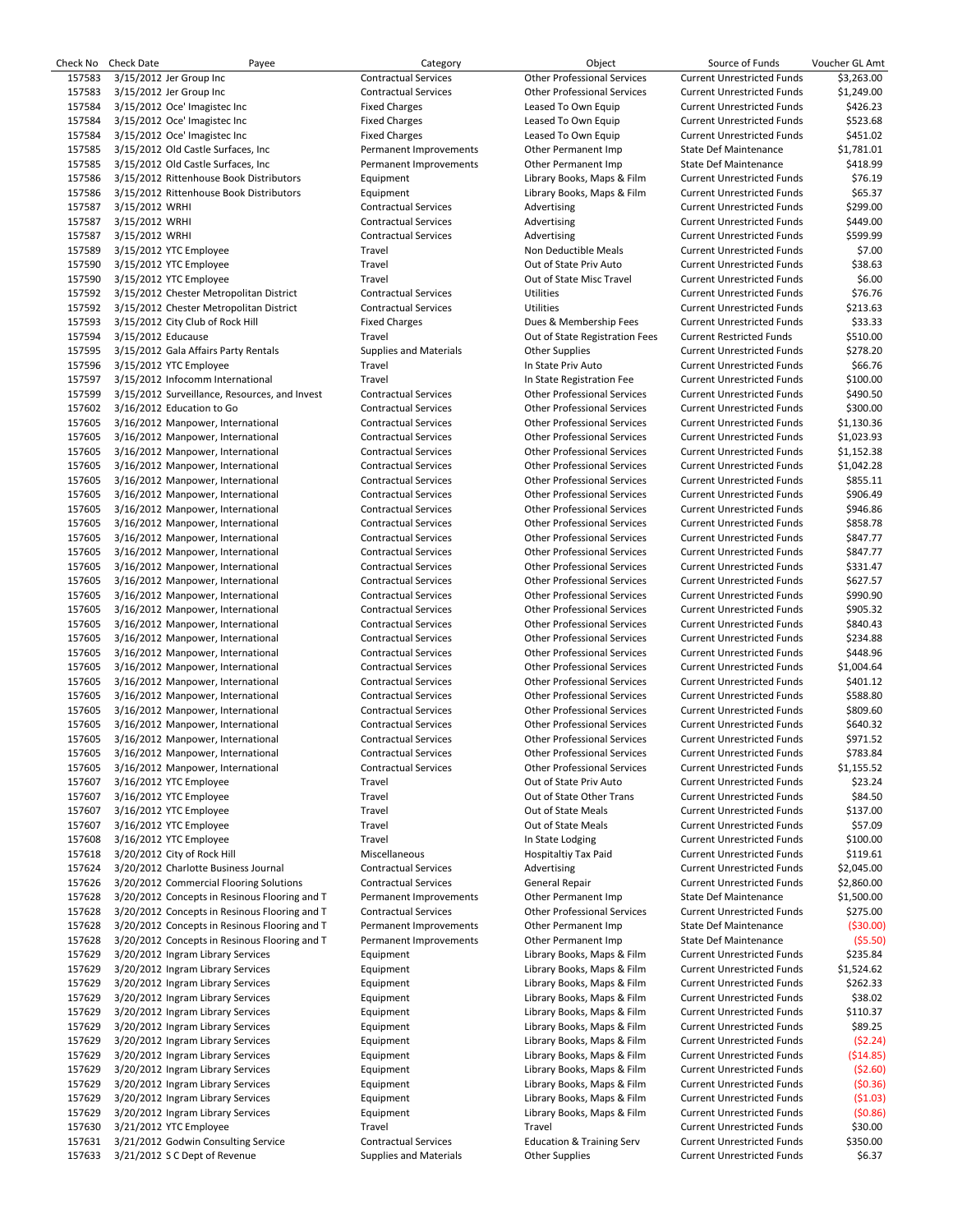| Check No | <b>Check Date</b>     | Payee                                         | Category                      | Object                             | Source of Funds                   | Voucher GL Amt |
|----------|-----------------------|-----------------------------------------------|-------------------------------|------------------------------------|-----------------------------------|----------------|
| 157634   |                       | 3/21/2012 YTC Employee                        | Travel                        | Travel                             | <b>Current Unrestricted Funds</b> | \$30.00        |
| 157635   |                       | 3/22/2012 Emerson Apparatus Company           | Equipment                     | Non Capitalized Equipment          | <b>Current Restricted Funds</b>   | \$1,594.10     |
| 157635   |                       | 3/22/2012 Emerson Apparatus Company           | Equipment                     | Non Capitalized Equipment          | <b>Current Restricted Funds</b>   | \$39.95        |
| 157639   |                       | 3/22/2012 Bank of America                     | <b>Current Liabilities</b>    | A/P Bank of America                | <b>Current Unrestricted Funds</b> | \$152,838.12   |
| 157640   |                       | 3/22/2012 College News Assoc of the Carolinas | Travel                        | In State Registration Fee          | <b>Current Unrestricted Funds</b> | \$150.00       |
| 157641   |                       | 3/22/2012 Commission on Continuing Legal Edu  | <b>Contractual Services</b>   | <b>Other Professional Services</b> | <b>Current Unrestricted Funds</b> | \$50.00        |
| 157643   |                       | 3/22/2012 Mid-Carolina Ahec, Inc.             | <b>Contractual Services</b>   | <b>Other Professional Services</b> | <b>Current Unrestricted Funds</b> | \$50.00        |
| 157644   |                       | 3/22/2012 Prevention Partners                 | Travel                        | In State Registration Fee          | <b>Current Unrestricted Funds</b> | \$25.00        |
| 157644   |                       | 3/22/2012 Prevention Partners                 | Travel                        | In State Registration Fee          | <b>Current Unrestricted Funds</b> | \$25.00        |
| 157646   |                       | 3/22/2012 S C Dept of Labor Licensing and Reg | <b>Contractual Services</b>   | <b>Other Professional Services</b> | <b>Current Unrestricted Funds</b> | \$150.00       |
| 157667   |                       | 3/23/2012 Act Compass/Esl Course Placement Se | <b>Contractual Services</b>   | <b>Other Professional Services</b> | <b>Current Unrestricted Funds</b> | \$1,050.50     |
| 157669   |                       | 3/23/2012 Berry Company                       | <b>Contractual Services</b>   | Advertising                        | <b>Current Unrestricted Funds</b> | \$283.75       |
| 157670   |                       | 3/23/2012 Cannon Painting Company             | <b>Contractual Services</b>   | <b>Other Professional Services</b> | <b>Current Unrestricted Funds</b> | \$630.84       |
| 157670   |                       | 3/23/2012 Cannon Painting Company             | <b>Contractual Services</b>   | <b>Other Professional Services</b> | <b>Current Unrestricted Funds</b> | \$1,725.00     |
| 157671   |                       | 3/23/2012 Canteen Vending                     | <b>Supplies and Materials</b> | <b>Food Supplies</b>               | <b>Current Unrestricted Funds</b> | \$81.72        |
| 157671   |                       | 3/23/2012 Canteen Vending                     | <b>Supplies and Materials</b> | <b>Food Supplies</b>               | <b>Current Unrestricted Funds</b> | \$266.14       |
| 157671   |                       | 3/23/2012 Canteen Vending                     | <b>Supplies and Materials</b> | <b>Food Supplies</b>               | <b>Current Unrestricted Funds</b> | \$187.19       |
| 157672   |                       | 3/23/2012 Carolina Biological Supply          | <b>Supplies and Materials</b> | <b>Education Supplies</b>          | <b>Current Unrestricted Funds</b> | \$42.92        |
| 157672   |                       | 3/23/2012 Carolina Biological Supply          | Supplies and Materials        | <b>Education Supplies</b>          | <b>Current Unrestricted Funds</b> | \$13.31        |
| 157672   |                       | 3/23/2012 Carolina Biological Supply          | <b>Supplies and Materials</b> | <b>Education Supplies</b>          | <b>Current Unrestricted Funds</b> | \$369.90       |
| 157672   |                       | 3/23/2012 Carolina Biological Supply          | <b>Supplies and Materials</b> | <b>Education Supplies</b>          | <b>Current Unrestricted Funds</b> | \$30.29        |
| 157672   |                       | 3/23/2012 Carolina Biological Supply          | <b>Supplies and Materials</b> | <b>Education Supplies</b>          | <b>Current Unrestricted Funds</b> | \$9.22         |
| 157673   | 3/23/2012 Cdwg        |                                               | Equipment                     | Non Capitalized Equipment          | <b>Current Restricted Funds</b>   | \$119.69       |
| 157674   |                       | 3/23/2012 City Electric Accounts - Sc         | <b>Contractual Services</b>   | General Repair                     | <b>Current Unrestricted Funds</b> | \$84.77        |
| 157674   |                       | 3/23/2012 City Electric Accounts - Sc         | <b>Contractual Services</b>   | General Repair                     | <b>Current Unrestricted Funds</b> | \$69.47        |
| 157674   |                       | 3/23/2012 City Electric Accounts - Sc         | <b>Contractual Services</b>   | General Repair                     | <b>Current Unrestricted Funds</b> | \$55.99        |
| 157674   |                       | 3/23/2012 City Electric Accounts - Sc         | <b>Contractual Services</b>   | General Repair                     | <b>Current Unrestricted Funds</b> | \$61.69        |
| 157674   |                       | 3/23/2012 City Electric Accounts - Sc         | <b>Contractual Services</b>   | General Repair                     | <b>Current Unrestricted Funds</b> | \$38.40        |
| 157675   |                       | 3/23/2012 City of Rock Hill                   | <b>Supplies and Materials</b> | Fuel                               | <b>Current Unrestricted Funds</b> | \$1,132.17     |
| 157675   |                       | 3/23/2012 City of Rock Hill                   | <b>Supplies and Materials</b> | Fuel                               | <b>Current Unrestricted Funds</b> | \$0.00         |
| 157676   |                       | 3/23/2012 Comporium Publishing                | <b>Contractual Services</b>   | Advertising                        | <b>Current Unrestricted Funds</b> | \$99.00        |
| 157677   |                       | 3/23/2012 Comporium Security                  | <b>Contractual Services</b>   | <b>Other Professional Services</b> | <b>Current Unrestricted Funds</b> | \$22.99        |
| 157678   |                       | 3/23/2012 Cox's Rock Hill Inc                 | <b>Contractual Services</b>   | <b>Other Professional Services</b> | <b>Current Unrestricted Funds</b> | \$815.00       |
| 157679   | 3/23/2012 Datatel Inc |                                               | <b>Contractual Services</b>   | <b>Other Contractual Services</b>  | <b>Current Unrestricted Funds</b> | \$3,000.00     |
| 157679   | 3/23/2012 Datatel Inc |                                               | <b>Contractual Services</b>   | <b>Other Contractual Services</b>  | <b>Current Unrestricted Funds</b> | \$5,000.00     |
| 157679   | 3/23/2012 Datatel Inc |                                               | <b>Contractual Services</b>   | <b>Other Professional Services</b> | <b>Current Unrestricted Funds</b> | \$2,000.00     |
| 157679   | 3/23/2012 Datatel Inc |                                               | <b>Contractual Services</b>   | <b>Other Professional Services</b> | <b>Current Unrestricted Funds</b> | \$5,287.50     |
| 157679   | 3/23/2012 Datatel Inc |                                               | <b>Contractual Services</b>   | <b>Other Professional Services</b> | <b>Current Unrestricted Funds</b> | \$1,237.50     |
| 157680   |                       | 3/23/2012 Education to Go                     | <b>Contractual Services</b>   | <b>Other Professional Services</b> | <b>Current Unrestricted Funds</b> | \$420.00       |
| 157682   |                       | 3/23/2012 Gala Affairs Party Rentals          | <b>Supplies and Materials</b> | <b>Other Supplies</b>              | <b>Current Restricted Funds</b>   | \$308.00       |
| 157682   |                       | 3/23/2012 Gala Affairs Party Rentals          | <b>Supplies and Materials</b> | <b>Other Supplies</b>              | <b>Current Restricted Funds</b>   | \$80.00        |
| 157682   |                       | 3/23/2012 Gala Affairs Party Rentals          | <b>Contractual Services</b>   | <b>Other Professional Services</b> | <b>Current Unrestricted Funds</b> | \$821.76       |
| 157683   |                       | 3/23/2012 Gateway Supply Company              | <b>Contractual Services</b>   | General Repair                     | <b>Current Unrestricted Funds</b> | \$34.93        |
| 157683   |                       | 3/23/2012 Gateway Supply Company              | Permanent Improvements        | Other Permanent Imp                | <b>State Def Maintenance</b>      | \$292.50       |
| 157683   |                       | 3/23/2012 Gateway Supply Company              | <b>Contractual Services</b>   | General Repair                     | <b>Current Unrestricted Funds</b> | \$26.75        |
| 157683   |                       | 3/23/2012 Gateway Supply Company              | <b>Contractual Services</b>   | General Repair                     | <b>Current Unrestricted Funds</b> | \$224.70       |
| 157684   |                       | 3/23/2012 George Scott and Associates, Inc.   | <b>Contractual Services</b>   | General Repair                     | <b>Current Unrestricted Funds</b> | \$1,700.00     |
| 157684   |                       | 3/23/2012 George Scott and Associates, Inc    | <b>Contractual Services</b>   | General Repair                     | <b>Current Unrestricted Funds</b> | \$60.00        |
| 157685   |                       | 3/23/2012 James River Equipment               | <b>Contractual Services</b>   | General Repair                     | <b>Current Unrestricted Funds</b> | \$685.18       |
| 157686   |                       | 3/23/2012 YTC Employee                        | <b>Supplies and Materials</b> | <b>Maintenance Supplies</b>        | <b>Current Unrestricted Funds</b> | \$231.12       |
| 157687   | 3/23/2012 Kone Inc    |                                               | <b>Contractual Services</b>   | <b>Other Contractual Services</b>  | <b>Current Unrestricted Funds</b> | \$440.00       |
| 157688   |                       | 3/23/2012 Mid-Carolina Ahec, Inc.             | <b>Contractual Services</b>   | <b>Other Professional Services</b> | <b>Current Unrestricted Funds</b> | \$236.00       |
| 157689   |                       | 3/23/2012 Natl Welders Supply                 | <b>Supplies and Materials</b> | <b>Education Supplies</b>          | <b>Current Unrestricted Funds</b> | \$104.64       |
| 157690   |                       | 3/23/2012 Oce' Imagistec Inc                  | <b>Fixed Charges</b>          | <b>Rental Other</b>                | <b>Current Unrestricted Funds</b> | \$61.54        |
| 157690   |                       | 3/23/2012 Oce' Imagistec Inc                  | <b>Supplies and Materials</b> | <b>Photocopy Supplies</b>          | <b>Current Restricted Funds</b>   | \$36.69        |
| 157690   |                       | 3/23/2012 Oce' Imagistec Inc                  | <b>Supplies and Materials</b> | <b>Photocopy Supplies</b>          | <b>Current Unrestricted Funds</b> | \$232.26       |
| 157690   |                       | 3/23/2012 Oce' Imagistec Inc                  | <b>Fixed Charges</b>          | Rental Other                       | <b>Current Unrestricted Funds</b> | \$6.90         |
| 157691   |                       | 3/23/2012 Palmetto Tire and Service           | <b>Contractual Services</b>   | General Repair                     | <b>Current Unrestricted Funds</b> | \$113.39       |
| 157691   |                       | 3/23/2012 Palmetto Tire and Service           | <b>Contractual Services</b>   | General Repair                     | <b>Current Unrestricted Funds</b> | \$38.11        |
| 157691   |                       | 3/23/2012 Palmetto Tire and Service           | <b>Contractual Services</b>   | <b>General Repair</b>              | <b>Current Unrestricted Funds</b> | \$60.00        |
| 157691   |                       | 3/23/2012 Palmetto Tire and Service           | <b>Contractual Services</b>   | General Repair                     | <b>Current Unrestricted Funds</b> | \$61.08        |
| 157691   |                       | 3/23/2012 Palmetto Tire and Service           | <b>Contractual Services</b>   | General Repair                     | <b>Current Unrestricted Funds</b> | \$39.09        |
| 157691   |                       | 3/23/2012 Palmetto Tire and Service           | <b>Contractual Services</b>   | General Repair                     | <b>Current Unrestricted Funds</b> | \$52.37        |
| 157691   |                       | 3/23/2012 Palmetto Tire and Service           | <b>Contractual Services</b>   | General Repair                     | <b>Current Unrestricted Funds</b> | \$42.50        |
| 157691   |                       | 3/23/2012 Palmetto Tire and Service           | <b>Contractual Services</b>   | General Repair                     | <b>Current Unrestricted Funds</b> | \$0.00         |
| 157692   |                       | 3/23/2012 Pitney Bowes Inc                    | <b>Supplies and Materials</b> | Postage                            | <b>Current Unrestricted Funds</b> | \$1,293.63     |
| 157693   |                       | 3/23/2012 Quality Cleaning Janitor Services,  | <b>Contractual Services</b>   | <b>Other Professional Services</b> | <b>Current Unrestricted Funds</b> | \$500.00       |
| 157694   |                       | 3/23/2012 Record Storage Systems              | <b>Contractual Services</b>   | Data Processing Serv               | <b>Current Unrestricted Funds</b> | \$140.80       |
| 157694   |                       | 3/23/2012 Record Storage Systems              | <b>Contractual Services</b>   | Data Processing Serv               | <b>Current Unrestricted Funds</b> | \$175.50       |
| 157694   |                       | 3/23/2012 Record Storage Systems              | <b>Contractual Services</b>   | Data Processing Serv               | <b>Current Unrestricted Funds</b> | \$153.40       |
| 157695   |                       | 3/23/2012 Rittenhouse Book Distributors       | Equipment                     | Library Books, Maps & Film         | <b>Current Unrestricted Funds</b> | \$69.30        |
| 157696   |                       | 3/23/2012 Sign Techniques                     | <b>Contractual Services</b>   | General Repair                     | <b>Current Unrestricted Funds</b> | \$236.47       |
| 157697   |                       | 3/23/2012 Simplex Grinnell Lp                 | <b>Contractual Services</b>   | General Repair                     | <b>Current Unrestricted Funds</b> | \$113.17       |
| 157697   |                       | 3/23/2012 Simplex Grinnell Lp                 | <b>Contractual Services</b>   | General Repair                     | <b>Current Unrestricted Funds</b> | \$257.74       |
| 157698   |                       | 3/23/2012 Software House International Corp   | <b>Contractual Services</b>   | Data Processing Serv               | <b>Current Unrestricted Funds</b> | \$124.35       |
| 157698   |                       | 3/23/2012 Software House International Corp   | <b>Contractual Services</b>   | Data Processing Serv               | <b>Current Unrestricted Funds</b> | \$49.37        |
|          |                       |                                               |                               |                                    |                                   |                |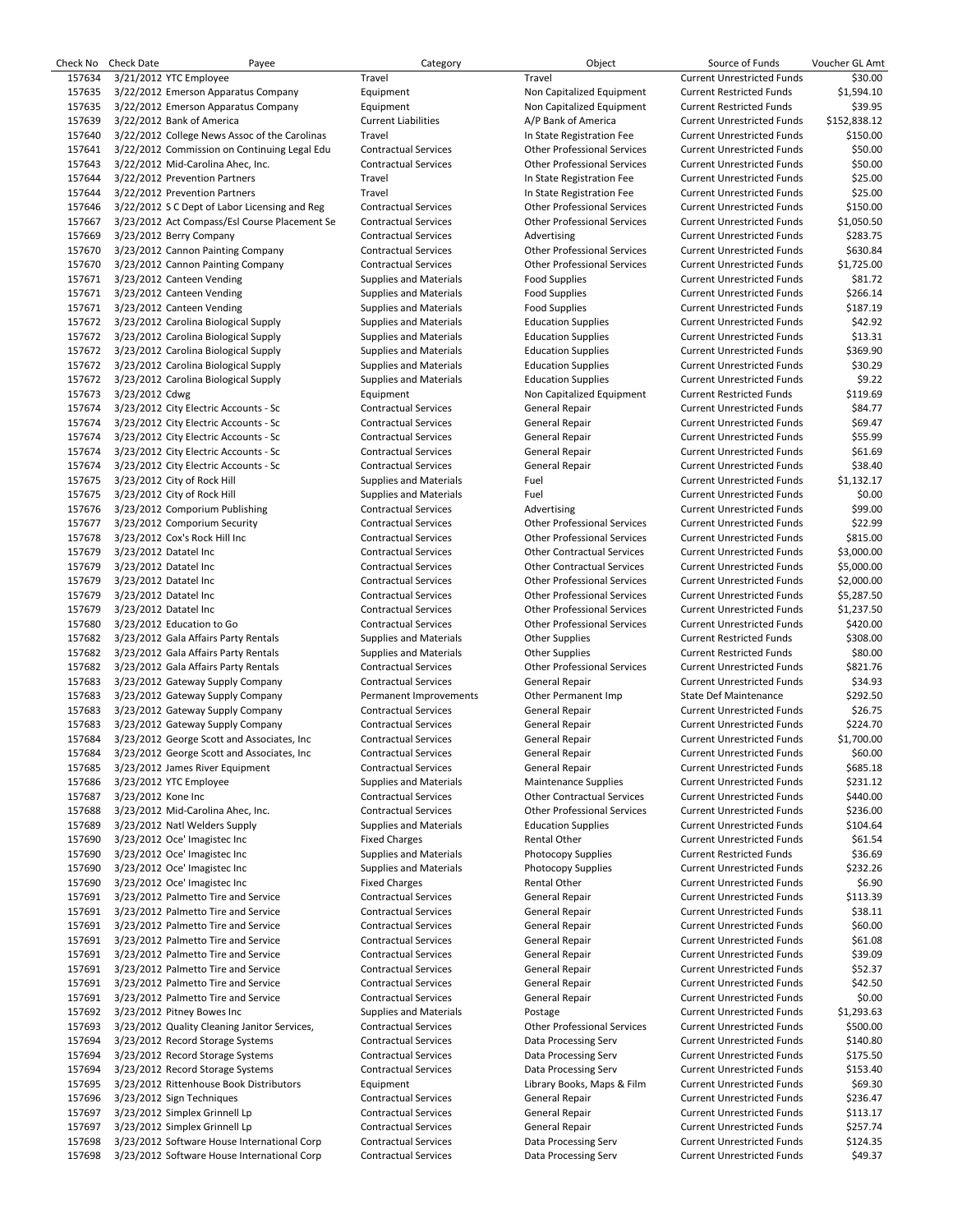| Check No | <b>Check Date</b>    | Payee                                           | Category                         | Object                             | Source of Funds                   | Voucher GL Amt |
|----------|----------------------|-------------------------------------------------|----------------------------------|------------------------------------|-----------------------------------|----------------|
| 157698   |                      | 3/23/2012 Software House International Corp     | <b>Contractual Services</b>      | Data Processing Serv               | <b>Current Unrestricted Funds</b> | \$124.35       |
| 157698   |                      | 3/23/2012 Software House International Corp     | <b>Contractual Services</b>      | Data Processing Serv               | <b>Current Unrestricted Funds</b> | \$124.35       |
| 157698   |                      | 3/23/2012 Software House International Corp     | <b>Contractual Services</b>      | Data Processing Serv               | <b>Current Unrestricted Funds</b> | \$399.31       |
| 157698   |                      | 3/23/2012 Software House International Corp     | <b>Contractual Services</b>      | Data Processing Serv               | <b>Current Unrestricted Funds</b> | \$124.35       |
| 157698   |                      | 3/23/2012 Software House International Corp     | <b>Contractual Services</b>      | Data Processing Serv               | <b>Current Unrestricted Funds</b> | \$199.34       |
|          |                      |                                                 |                                  |                                    |                                   |                |
| 157698   |                      | 3/23/2012 Software House International Corp     | <b>Contractual Services</b>      | Data Processing Serv               | <b>Current Unrestricted Funds</b> | \$249.34       |
| 157698   |                      | 3/23/2012 Software House International Corp     | <b>Contractual Services</b>      | Data Processing Serv               | <b>Current Unrestricted Funds</b> | \$61.86        |
| 157699   |                      | 3/23/2012 Tinius Olsen Companny                 | <b>Contractual Services</b>      | General Repair                     | <b>Current Unrestricted Funds</b> | \$1,330.00     |
| 157700   |                      | 3/23/2012 U Save Auto Rental                    | Travel                           | In State Transportation            | <b>Current Unrestricted Funds</b> | \$68.48        |
| 157700   |                      | 3/23/2012 U Save Auto Rental                    | Travel                           | In State Transportation            | <b>Current Unrestricted Funds</b> | \$55.65        |
| 157701   |                      | 3/23/2012 U Save Auto Rental                    | Travel                           | In State Transportation            | <b>Current Unrestricted Funds</b> | \$49.43        |
| 157702   |                      | 3/23/2012 U Save Auto Rental                    | Travel                           | In State Transportation            | <b>Current Restricted Funds</b>   | \$130.08       |
|          |                      |                                                 | <b>Contractual Services</b>      | <b>Other Professional Services</b> | <b>Current Unrestricted Funds</b> | \$275.00       |
| 157703   |                      | 3/23/2012 Valley Proteins, Inc.                 |                                  |                                    |                                   |                |
| 157704   |                      | 3/23/2012 West Group                            | Equipment                        | Library Books, Maps & Film         | <b>Current Unrestricted Funds</b> | \$453.50       |
| 157705   |                      | 3/23/2012 West Group                            | Equipment                        | Library Books, Maps & Film         | <b>Current Unrestricted Funds</b> | \$179.00       |
| 157707   |                      | 3/23/2012 Northstar Learning                    | <b>Supplies and Materials</b>    | <b>Education Supplies</b>          | <b>Current Unrestricted Funds</b> | \$831.25       |
| 157709   |                      | 3/23/2012 S C Dept of Health and Env Control    | Travel                           | In State Registration Fee          | <b>Current Unrestricted Funds</b> | \$225.00       |
| 157710   |                      | 3/26/2012 Business Card                         | Travel                           | Travel                             | <b>Current Restricted Funds</b>   | \$1,925.70     |
| 157710   |                      | 3/26/2012 Business Card                         | <b>Supplies and Materials</b>    | <b>Food Supplies</b>               | <b>Current Unrestricted Funds</b> | \$81.75        |
| 157710   |                      | 3/26/2012 Business Card                         | <b>Supplies and Materials</b>    | <b>Other Supplies</b>              | <b>Current Unrestricted Funds</b> | \$16.34        |
| 157710   |                      | 3/26/2012 Business Card                         | <b>Supplies and Materials</b>    | <b>Food Supplies</b>               | <b>Current Unrestricted Funds</b> | \$14.81        |
| 157710   |                      |                                                 |                                  |                                    | <b>Current Unrestricted Funds</b> | \$108.99       |
|          |                      | 3/26/2012 Business Card                         | <b>Supplies and Materials</b>    | <b>Food Supplies</b>               |                                   |                |
| 157711   |                      | 3/26/2012 Surveillance, Resources, and Invest   | Op Revenue - Other Current Unres | SRI                                | <b>Current Unrestricted Funds</b> | \$109.00       |
| 157711   |                      | 3/26/2012 Surveillance, Resources, and Invest   | <b>Supplies and Materials</b>    | <b>Education Supplies</b>          | <b>Current Unrestricted Funds</b> | \$54.50        |
| 157711   |                      | 3/26/2012 Surveillance, Resources, and Invest   | Op Revenue - Other Current Unres | SRI                                | <b>Current Unrestricted Funds</b> | \$218.00       |
| 157712   |                      | 3/26/2012 Surveillance, Resources, and Invest   | <b>Contractual Services</b>      | <b>Other Professional Services</b> | <b>Current Unrestricted Funds</b> | \$817.50       |
| 157713   |                      | 3/26/2012 Career Step Llc                       | <b>Contractual Services</b>      | <b>Other Professional Services</b> | <b>Current Unrestricted Funds</b> | \$1,659.95     |
| 157713   |                      | 3/26/2012 Career Step Llc                       | <b>Contractual Services</b>      | <b>Other Professional Services</b> | <b>Current Unrestricted Funds</b> | \$5,519.80     |
| 157713   |                      | 3/26/2012 Career Step Llc                       | <b>Contractual Services</b>      | <b>Other Professional Services</b> | <b>Current Unrestricted Funds</b> | \$0.00         |
| 157713   |                      | 3/26/2012 Career Step Llc                       | <b>Contractual Services</b>      | <b>Other Professional Services</b> | <b>Current Unrestricted Funds</b> | \$0.00         |
| 157714   |                      |                                                 |                                  |                                    |                                   |                |
|          |                      | 3/26/2012 City of Rock Hill                     | <b>Supplies and Materials</b>    | Fuel                               | <b>Current Unrestricted Funds</b> | \$1,272.38     |
| 157714   |                      | 3/26/2012 City of Rock Hill                     | Supplies and Materials           | Fuel                               | <b>Current Unrestricted Funds</b> | \$0.00         |
| 157715   |                      | 3/26/2012 Fisher Scientific                     | <b>Supplies and Materials</b>    | <b>Education Supplies</b>          | <b>Current Restricted Funds</b>   | \$188.76       |
| 157715   |                      | 3/26/2012 Fisher Scientific                     | <b>Supplies and Materials</b>    | <b>Education Supplies</b>          | <b>Current Restricted Funds</b>   | \$188.76       |
| 157715   |                      | 3/26/2012 Fisher Scientific                     | <b>Supplies and Materials</b>    | <b>Education Supplies</b>          | <b>Current Restricted Funds</b>   | \$889.84       |
| 157715   |                      | 3/26/2012 Fisher Scientific                     | Equipment                        | <b>Educational Equipment</b>       | <b>Current Restricted Funds</b>   | \$5,920.68     |
| 157715   |                      | 3/26/2012 Fisher Scientific                     | Equipment                        | <b>Educational Equipment</b>       | <b>Current Restricted Funds</b>   | \$0.00         |
| 157715   |                      | 3/26/2012 Fisher Scientific                     | Equipment                        | <b>Educational Equipment</b>       | <b>Current Restricted Funds</b>   | \$0.03         |
| 157716   |                      | 3/26/2012 Fortune Academy IncyAttn Sue Gaudreau | <b>Contractual Services</b>      | <b>Other Professional Services</b> | <b>Current Unrestricted Funds</b> | \$1,327.80     |
|          |                      |                                                 | <b>Contractual Services</b>      | <b>Other Professional Services</b> |                                   | \$2,067.00     |
| 157716   |                      | 3/26/2012 Fortune Academy IncyAttn Sue Gaudreau |                                  |                                    | <b>Current Unrestricted Funds</b> |                |
| 157717   |                      | 3/26/2012 National Cinemedia, Llc               | <b>Contractual Services</b>      | Advertising                        | <b>Current Unrestricted Funds</b> | \$877.08       |
| 157717   |                      | 3/26/2012 National Cinemedia, Llc               | <b>Contractual Services</b>      | Advertising                        | <b>Current Unrestricted Funds</b> | \$877.08       |
| 157717   |                      | 3/26/2012 National Cinemedia, Llc               | <b>Contractual Services</b>      | Advertising                        | <b>Current Unrestricted Funds</b> | \$877.08       |
| 157718   |                      | 3/26/2012 Oce' Imagistec Inc                    | <b>Supplies and Materials</b>    | Photocopy Supplies                 | <b>Current Unrestricted Funds</b> | \$119.18       |
| 157718   |                      | 3/26/2012 Oce' Imagistec Inc                    | <b>Fixed Charges</b>             | Leased To Own Equip                | <b>Current Unrestricted Funds</b> | \$51.96        |
| 157718   |                      | 3/26/2012 Oce' Imagistec Inc                    | <b>Fixed Charges</b>             | Leased To Own Equip                | <b>Current Unrestricted Funds</b> | \$115.95       |
| 157718   |                      | 3/26/2012 Oce' Imagistec Inc                    | <b>Fixed Charges</b>             | Leased To Own Equip                | <b>Current Unrestricted Funds</b> | \$6.35         |
| 157718   |                      | 3/26/2012 Oce' Imagistec Inc                    | <b>Fixed Charges</b>             | Leased To Own Equip                | <b>Current Unrestricted Funds</b> | \$2,427.60     |
|          |                      |                                                 |                                  |                                    |                                   |                |
| 157718   |                      | 3/26/2012 Oce' Imagistec Inc                    | <b>Fixed Charges</b>             | Leased To Own Equip                | <b>Current Unrestricted Funds</b> | \$1,706.77     |
| 157718   |                      | 3/26/2012 Oce' Imagistec Inc                    | <b>Fixed Charges</b>             | Leased To Own Equip                | <b>Current Unrestricted Funds</b> | \$2,193.12     |
| 157718   |                      | 3/26/2012 Oce' Imagistec Inc                    | <b>Fixed Charges</b>             | Leased To Own Equip                | <b>Current Unrestricted Funds</b> | \$674.50       |
| 157718   |                      | 3/26/2012 Oce' Imagistec Inc                    | <b>Fixed Charges</b>             | Leased To Own Equip                | <b>Current Unrestricted Funds</b> | \$662.23       |
| 157719   |                      | 3/26/2012 Ontario Investments Inc               | <b>Fixed Charges</b>             | Rental Other                       | <b>Current Unrestricted Funds</b> | \$156.22       |
| 157720   |                      | 3/26/2012 Rittenhouse Book Distributors         | Equipment                        | Library Books, Maps & Film         | <b>Current Unrestricted Funds</b> | \$118.28       |
| 157720   |                      | 3/26/2012 Rittenhouse Book Distributors         | Equipment                        | Library Books, Maps & Film         | <b>Current Unrestricted Funds</b> | \$40.77        |
| 157720   |                      | 3/26/2012 Rittenhouse Book Distributors         | Equipment                        | Library Books, Maps & Film         | <b>Current Unrestricted Funds</b> | \$111.60       |
| 157720   |                      | 3/26/2012 Rittenhouse Book Distributors         | Equipment                        | Library Books, Maps & Film         | <b>Current Unrestricted Funds</b> | \$48.91        |
|          |                      | 3/27/2012 Barnes and Noble College Bookstore    |                                  |                                    | <b>Current Unrestricted Funds</b> |                |
| 157721   |                      |                                                 | <b>Current Liabilities</b>       | A/P College Barnes & Noble         |                                   | \$2,463.20     |
| 157722   |                      | 3/27/2012 Business Card                         | <b>Supplies and Materials</b>    | <b>Other Supplies</b>              | <b>Current Unrestricted Funds</b> | \$51.57        |
| 157722   |                      | 3/27/2012 Business Card                         | <b>Supplies and Materials</b>    | <b>Food Supplies</b>               | <b>Current Unrestricted Funds</b> | \$41.41        |
| 157722   |                      | 3/27/2012 Business Card                         | <b>Supplies and Materials</b>    | <b>Food Supplies</b>               | <b>Current Unrestricted Funds</b> | \$748.89       |
| 157722   |                      | 3/27/2012 Business Card                         | <b>Supplies and Materials</b>    | <b>Food Supplies</b>               | <b>Current Unrestricted Funds</b> | \$159.69       |
| 157722   |                      | 3/27/2012 Business Card                         | <b>Supplies and Materials</b>    | <b>Food Supplies</b>               | <b>Current Unrestricted Funds</b> | \$65.38        |
| 157722   |                      | 3/27/2012 Business Card                         | Op Revenue - Other Current Unres | <b>CLEP</b>                        | <b>Current Unrestricted Funds</b> | \$308.00       |
| 157722   |                      | 3/27/2012 Business Card                         | Travel                           | Out of State Lodging               | <b>Current Unrestricted Funds</b> | \$566.80       |
| 157722   |                      | 3/27/2012 Business Card                         | Travel                           | Out of State Air Trans             | <b>Current Unrestricted Funds</b> | \$25.00        |
|          |                      |                                                 |                                  |                                    |                                   |                |
| 157722   |                      | 3/27/2012 Business Card                         | Travel                           | Out of State Misc Travel           | <b>Current Unrestricted Funds</b> | \$24.00        |
| 157724   |                      | 3/27/2012 Duke Energy                           | <b>Contractual Services</b>      | <b>Utilities</b>                   | <b>Current Unrestricted Funds</b> | \$5,520.77     |
| 157725   |                      | 3/27/2012 YTC Employee                          | Travel                           | In State Lodging                   | <b>Current Unrestricted Funds</b> | \$100.00       |
| 157726   |                      | 3/27/2012 YTC Employee                          | Travel                           | Out of State Priv Auto             | <b>Current Unrestricted Funds</b> | \$38.51        |
| 157727   |                      | 3/27/2012 Nat'l Organization for Associate De   | <b>Fixed Charges</b>             | Dues & Membership Fees             | <b>Current Unrestricted Funds</b> | \$450.00       |
| 157728   | 3/27/2012 Petty Cash |                                                 | <b>Fixed Charges</b>             | Dues & Membership Fees             | <b>Current Unrestricted Funds</b> | \$20.00        |
| 157729   |                      | 3/27/2012 Surveillance, Resources, and Invest   | Op Revenue - Other Current Unres | SRI                                | <b>Current Unrestricted Funds</b> | \$654.00       |
| 157730   |                      | 3/27/2012 Unifirst Corporation                  | <b>Supplies and Materials</b>    | <b>Education Supplies</b>          | <b>Current Unrestricted Funds</b> | \$80.87        |
| 157730   |                      | 3/27/2012 Unifirst Corporation                  | <b>Supplies and Materials</b>    | <b>Clothing Supplies</b>           | <b>Current Unrestricted Funds</b> | \$38.93        |
|          |                      |                                                 |                                  |                                    |                                   |                |
| 157730   |                      | 3/27/2012 Unifirst Corporation                  | <b>Supplies and Materials</b>    | Janitorial Supplies                | <b>Current Unrestricted Funds</b> | \$235.52       |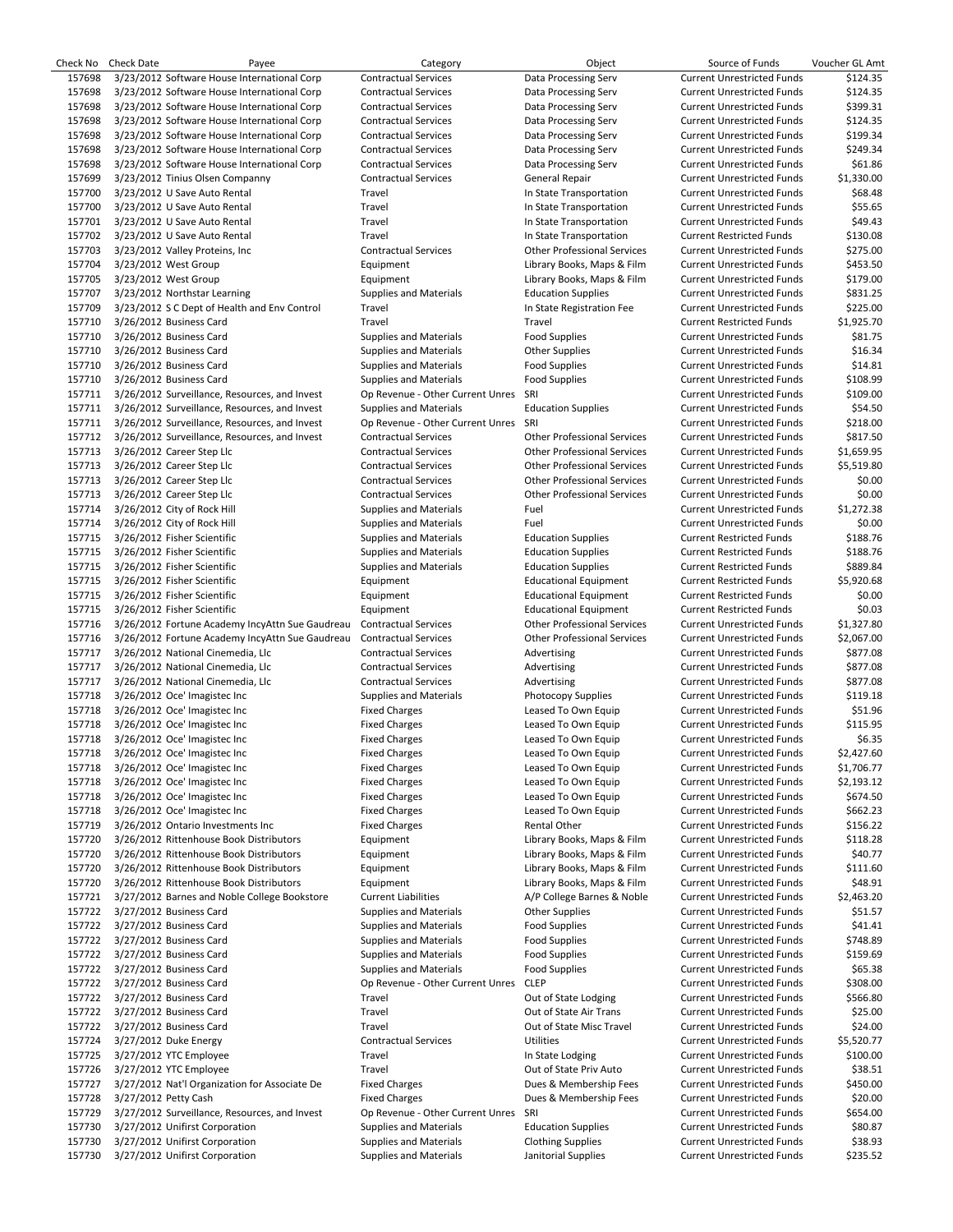| Check No | <b>Check Date</b> | Payee                                         | Category                      | Object                             | Source of Funds                   | Voucher GL Amt |
|----------|-------------------|-----------------------------------------------|-------------------------------|------------------------------------|-----------------------------------|----------------|
| 157730   |                   | 3/27/2012 Unifirst Corporation                | <b>Current Liabilities</b>    | Uniform                            | <b>Current Unrestricted Funds</b> | \$38.94        |
| 157731   |                   | 3/27/2012 Diversco Inc                        | <b>Contractual Services</b>   | <b>Other Professional Services</b> | <b>Current Unrestricted Funds</b> | \$360.19       |
| 157731   |                   | 3/27/2012 Diversco Inc                        | <b>Contractual Services</b>   | <b>Other Professional Services</b> | <b>Current Unrestricted Funds</b> | \$360.19       |
| 157731   |                   | 3/27/2012 Diversco Inc                        | <b>Contractual Services</b>   | <b>Other Professional Services</b> | <b>Current Unrestricted Funds</b> | \$360.19       |
| 157732   |                   | 3/27/2012 Hewlett Packard Direct              | <b>Supplies and Materials</b> | <b>Major Supplies</b>              | <b>Current Unrestricted Funds</b> | \$898.00       |
| 157733   | 3/27/2012 Lyrasis |                                               | Equipment                     | Library Books, Maps & Film         | <b>Current Unrestricted Funds</b> | \$666.75       |
| 157733   | 3/27/2012 Lyrasis |                                               | Equipment                     | Library Books, Maps & Film         | <b>Current Unrestricted Funds</b> | \$210.00       |
| 157734   |                   | 3/27/2012 Partnership Among S C Academic Libr | Equipment                     | Library Books, Maps & Film         | <b>Current Unrestricted Funds</b> | \$800.00       |
| 157735   |                   |                                               |                               |                                    |                                   | \$539.36       |
|          |                   | 3/27/2012 Oce' Imagistec Inc                  | <b>Supplies and Materials</b> | <b>Photocopy Supplies</b>          | <b>Current Unrestricted Funds</b> |                |
| 157736   |                   | 3/28/2012 Tri-County Technical College        | <b>Contractual Services</b>   | <b>Other Professional Services</b> | Current Unrestricted Funds        | \$1,500.00     |
| 157737   |                   | 3/28/2012 Graybar Electric Co                 | <b>Contractual Services</b>   | General Repair                     | <b>Current Unrestricted Funds</b> | \$2,687.13     |
| 157737   |                   | 3/28/2012 Graybar Electric Co                 | <b>Contractual Services</b>   | General Repair                     | <b>Current Unrestricted Funds</b> | \$219.27       |
| 157737   |                   | 3/28/2012 Graybar Electric Co                 | <b>Contractual Services</b>   | General Repair                     | <b>Current Unrestricted Funds</b> | ( \$25.00]     |
| 157738   |                   | 3/28/2012 New Carolina: South Carolina's Coun | <b>Contractual Services</b>   | <b>Other Professional Services</b> | <b>Current Restricted Funds</b>   | \$1,500.00     |
| 157739   |                   | 3/28/2012 Preston's Catering                  | <b>Supplies and Materials</b> | <b>Food Supplies</b>               | <b>Current Unrestricted Funds</b> | \$560.00       |
| 157740   |                   | 3/28/2012 American Airlines                   | Travel                        | Out of State Air Trans             | <b>Current Restricted Funds</b>   | \$505.70       |
| 157740   |                   | 3/28/2012 American Airlines                   | Travel                        | Out of State Air Trans             | <b>Current Unrestricted Funds</b> | \$288.10       |
| 157740   |                   | 3/28/2012 American Airlines                   | Travel                        | Out of State Air Trans             | <b>Current Unrestricted Funds</b> | \$589.10       |
| 157740   |                   | 3/28/2012 American Airlines                   | Travel                        | Out of State Air Trans             | <b>Current Unrestricted Funds</b> | \$626.70       |
| 157741   |                   | 3/28/2012 American Dental Assoc               | <b>Fixed Charges</b>          | Dues & Membership Fees             | <b>Current Unrestricted Funds</b> | \$968.00       |
| 157741   |                   | 3/28/2012 American Dental Assoc               | <b>Fixed Charges</b>          | Dues & Membership Fees             | <b>Current Unrestricted Funds</b> | \$968.00       |
| 157742   |                   |                                               |                               |                                    |                                   |                |
|          |                   | 3/28/2012 Asme International                  | Travel                        | Out of State Registration Fees     | <b>Current Unrestricted Funds</b> | \$1,175.00     |
| 157743   |                   | 3/28/2012 Cabarrus College                    | Travel                        | In State Registration Fee          | <b>Current Unrestricted Funds</b> | \$20.00        |
| 157743   |                   | 3/28/2012 Cabarrus College                    | Travel                        | In State Registration Fee          | <b>Current Unrestricted Funds</b> | \$20.00        |
| 157743   |                   | 3/28/2012 Cabarrus College                    | Travel                        | In State Registration Fee          | <b>Current Unrestricted Funds</b> | \$20.00        |
| 157744   |                   | 3/28/2012 McMillan Pazdan Smith Architecture  | <b>Contractual Services</b>   | <b>Other Professional Services</b> | <b>Unexpended Plant</b>           | \$49,500.00    |
| 157744   |                   | 3/28/2012 McMillan Pazdan Smith Architecture  | Permanent Improvements        | Reimbursables                      | Unexpended Plant                  | \$179.80       |
| 157745   |                   | 3/28/2012 Midlands Technical College          | Travel                        | In State Registration Fee          | <b>Current Unrestricted Funds</b> | \$199.00       |
| 157748   |                   | 3/28/2012 Education to Go                     | <b>Contractual Services</b>   | <b>Other Professional Services</b> | <b>Current Unrestricted Funds</b> | \$49.50        |
| 157748   |                   | 3/28/2012 Education to Go                     | <b>Contractual Services</b>   | <b>Other Professional Services</b> | <b>Current Unrestricted Funds</b> | \$1,560.00     |
| 157749   |                   | 3/28/2012 SC Manufacturing Extension Partners | <b>Contractual Services</b>   | <b>Other Professional Services</b> | <b>Current Unrestricted Funds</b> | \$3,300.00     |
|          |                   |                                               |                               |                                    |                                   |                |
| 157750   |                   | 3/28/2012 Snap on Industrial                  | Equipment                     | Non Capitalized Equipment          | <b>Current Restricted Funds</b>   | \$2,317.50     |
| 157751   |                   | 3/28/2012 Sourceone Healthcare                | <b>Supplies and Materials</b> | Medical & Lab Supplies             | <b>Current Unrestricted Funds</b> | (5181.05)      |
| 157751   |                   | 3/28/2012 Sourceone Healthcare                | <b>Supplies and Materials</b> | Medical & Lab Supplies             | <b>Current Unrestricted Funds</b> | \$99.51        |
| 157751   |                   | 3/28/2012 Sourceone Healthcare                | <b>Supplies and Materials</b> | Medical & Lab Supplies             | <b>Current Unrestricted Funds</b> | \$99.51        |
| 157751   |                   | 3/28/2012 Sourceone Healthcare                | <b>Supplies and Materials</b> | Medical & Lab Supplies             | <b>Current Unrestricted Funds</b> | \$99.51        |
| 157751   |                   | 3/28/2012 Sourceone Healthcare                | <b>Supplies and Materials</b> | Medical & Lab Supplies             | <b>Current Unrestricted Funds</b> | \$99.51        |
| 157751   |                   | 3/28/2012 Sourceone Healthcare                | <b>Supplies and Materials</b> | Medical & Lab Supplies             | <b>Current Unrestricted Funds</b> | \$99.51        |
| 157752   |                   | 3/29/2012 YTC Employee                        | <b>Supplies and Materials</b> | <b>Food Supplies</b>               | <b>Current Unrestricted Funds</b> | \$30.00        |
| 157752   |                   | 3/29/2012 YTC Employee                        | <b>Supplies and Materials</b> | <b>Food Supplies</b>               | <b>Current Unrestricted Funds</b> | \$6.00         |
| 157752   |                   | 3/29/2012 YTC Employee                        | Travel                        | In State Lodging                   | <b>Current Unrestricted Funds</b> | \$144.48       |
| 157752   |                   | 3/29/2012 YTC Employee                        | Travel                        | In State Misc Travel Exp           | <b>Current Unrestricted Funds</b> | \$33.24        |
|          |                   |                                               |                               |                                    |                                   |                |
| 157752   |                   | 3/29/2012 YTC Employee                        | Travel                        | In State Meals                     | <b>Current Unrestricted Funds</b> | \$19.00        |
| 157752   |                   | 3/29/2012 YTC Employee                        | Travel                        | Out of State Air Trans             | <b>Current Unrestricted Funds</b> | \$384.10       |
| 157752   |                   | 3/29/2012 YTC Employee                        | Travel                        | Out of State Priv Auto             | <b>Current Unrestricted Funds</b> | \$36.36        |
| 157752   |                   | 3/29/2012 YTC Employee                        | Travel                        | In State Transportation            | <b>Current Unrestricted Funds</b> | \$79.00        |
| 157752   |                   | 3/29/2012 YTC Employee                        | Travel                        | Out of State Lodging               | <b>Current Unrestricted Funds</b> | \$270.72       |
| 157752   |                   | 3/29/2012 YTC Employee                        | Travel                        | In State Misc Travel Exp           | Current Unrestricted Funds        | \$32.00        |
| 157752   |                   | 3/29/2012 YTC Employee                        | Travel                        | Out of State Meals                 | <b>Current Unrestricted Funds</b> | \$89.68        |
| 157752   |                   | 3/29/2012 YTC Employee                        | Travel                        | Out of State Meals                 | <b>Current Unrestricted Funds</b> | \$48.00        |
| 157753   |                   | 3/29/2012 YTC Employee                        | Travel                        | In State Priv Auto                 | <b>Current Restricted Funds</b>   | \$22.73        |
| 157759   |                   | 3/29/2012 YTC Employee                        | Travel                        | In State Priv Auto                 | <b>Current Restricted Funds</b>   | \$159.98       |
| 157759   |                   | 3/29/2012 YTC Employee                        | Travel                        | In State Meals                     |                                   |                |
|          |                   |                                               |                               |                                    | <b>Current Restricted Funds</b>   | \$57.00        |
| 157761   |                   | 3/30/2012 Advanced Door Systems               | <b>Contractual Services</b>   | General Repair                     | <b>Current Unrestricted Funds</b> | \$1,425.23     |
| 157761   |                   | 3/30/2012 Advanced Door Systems               | <b>Contractual Services</b>   | General Repair                     | <b>Current Unrestricted Funds</b> | \$675.00       |
| 157763   |                   | 3/30/2012 Alliedbarton Security Services Llc  | <b>Contractual Services</b>   | <b>Other Professional Services</b> | <b>Current Unrestricted Funds</b> | \$822.00       |
| 157763   |                   | 3/30/2012 Alliedbarton Security Services Llc  | <b>Contractual Services</b>   | <b>Other Professional Services</b> | <b>Current Unrestricted Funds</b> | \$643.90       |
| 157763   |                   | 3/30/2012 Alliedbarton Security Services Llc  | <b>Contractual Services</b>   | <b>Other Professional Services</b> | <b>Current Unrestricted Funds</b> | \$274.00       |
| 157763   |                   | 3/30/2012 Alliedbarton Security Services Llc  | <b>Contractual Services</b>   | <b>Other Professional Services</b> | <b>Current Unrestricted Funds</b> | \$274.00       |
| 157765   |                   | 3/30/2012 Burgess Sales & Supply              | <b>Contractual Services</b>   | General Repair                     | <b>Current Unrestricted Funds</b> | \$644.00       |
| 157765   |                   | 3/30/2012 Burgess Sales & Supply              | <b>Contractual Services</b>   | General Repair                     | <b>Current Unrestricted Funds</b> | \$35.00        |
| 157768   |                   | 3/30/2012 Chester Metropolitan District       | <b>Contractual Services</b>   | <b>Utilities</b>                   | <b>Current Unrestricted Funds</b> | \$55.76        |
| 157780   |                   | 3/30/2012 Lancaster County Family Court       | <b>Current Liabilities</b>    | Court Order Levy                   | <b>Current Unrestricted Funds</b> | \$292.97       |
|          |                   |                                               |                               |                                    |                                   |                |
| 157799   | 3/30/2012 Wested  |                                               | Travel                        | Out of State Registration Fees     | <b>Current Unrestricted Funds</b> | \$3,570.00     |
| E0002852 |                   | 3/8/2012 YTC Employee                         | Travel                        | In State Priv Auto                 | <b>Current Unrestricted Funds</b> | \$140.40       |
| E0002852 |                   | 3/8/2012 YTC Employee                         | Travel                        | In State Lodging                   | <b>Current Unrestricted Funds</b> | \$217.28       |
| E0002852 |                   | 3/8/2012 YTC Employee                         | Travel                        | In State Meals                     | <b>Current Unrestricted Funds</b> | \$44.00        |
| E0002853 |                   | 3/8/2012 YTC Employee                         | Travel                        | In State Priv Auto                 | <b>Current Unrestricted Funds</b> | \$55.51        |
| E0002854 |                   | 3/8/2012 YTC Employee                         | Travel                        | In State Priv Auto                 | <b>Current Unrestricted Funds</b> | \$71.13        |
| E0002854 |                   | 3/8/2012 YTC Employee                         | Travel                        | Non Deductible Meals               | <b>Current Unrestricted Funds</b> | \$7.00         |
| E0002854 |                   | 3/8/2012 YTC Employee                         | Travel                        | In State Priv Auto                 | <b>Current Unrestricted Funds</b> | \$24.31        |
| E0002855 |                   | 3/8/2012 YTC Employee                         | Travel                        | In State Priv Auto                 | <b>Current Unrestricted Funds</b> | \$71.71        |
| E0002855 |                   | 3/8/2012 YTC Employee                         | Travel                        | In State Misc Travel Exp           | <b>Current Unrestricted Funds</b> | \$2.00         |
| E0002856 |                   | 3/8/2012 YTC Employee                         | Travel                        | In State Priv Auto                 | <b>Current Unrestricted Funds</b> | \$218.16       |
| E0002857 |                   | 3/8/2012 YTC Employee                         | Travel                        | Out of State Priv Auto             | <b>Current Unrestricted Funds</b> | \$16.16        |
|          |                   |                                               |                               |                                    |                                   |                |
| E0002858 |                   | 3/8/2012 YTC Employee                         | Travel                        | In State Priv Auto                 | <b>Current Unrestricted Funds</b> | \$53.53        |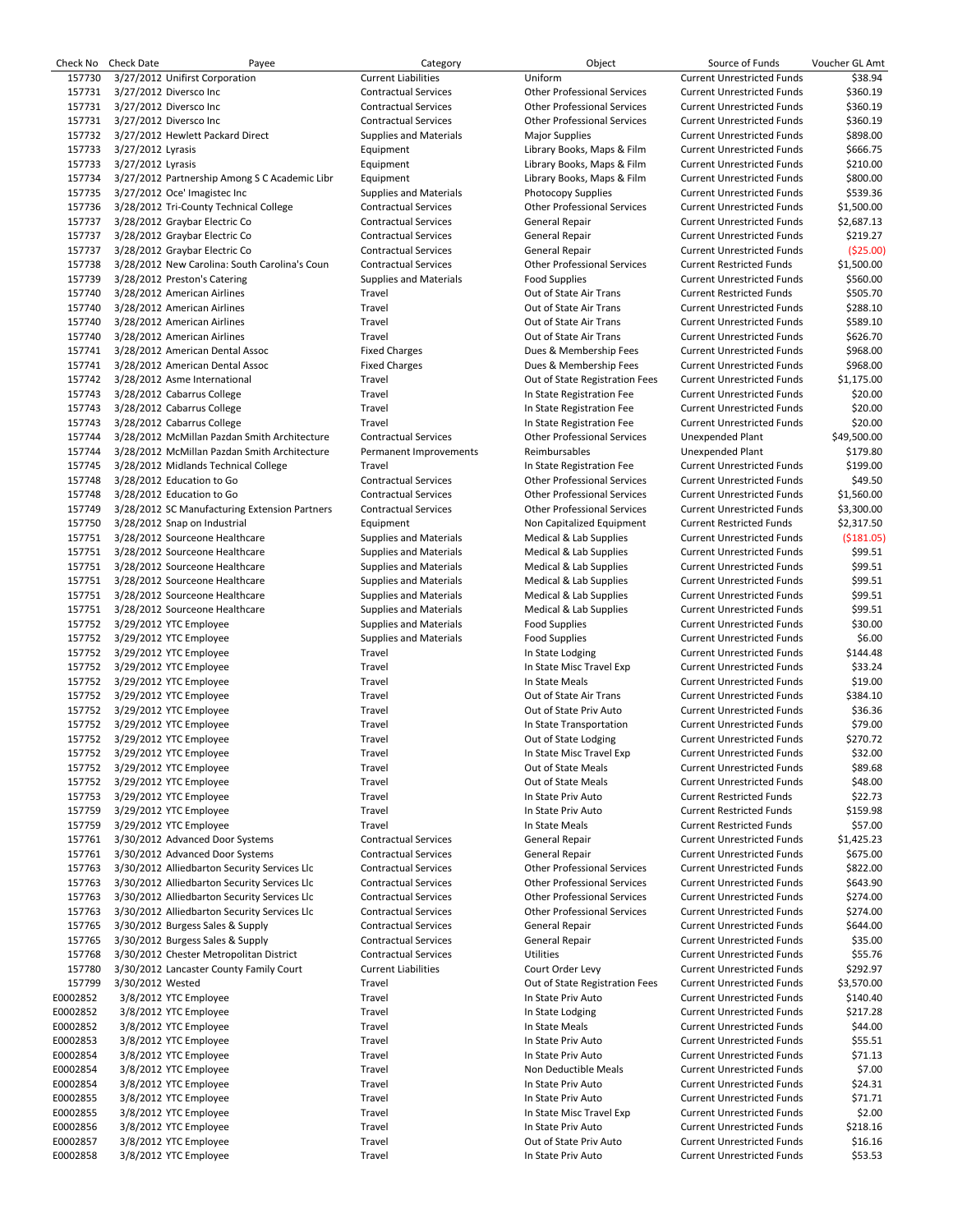| Check No | <b>Check Date</b> | Payee                  | Category                    | Object                               | Source of Funds                   | Voucher GL Amt |
|----------|-------------------|------------------------|-----------------------------|--------------------------------------|-----------------------------------|----------------|
| E0002859 |                   | 3/8/2012 YTC Employee  | Travel                      | Non Deductible Meals                 | <b>Current Unrestricted Funds</b> | \$7.00         |
| E0002861 |                   | 3/8/2012 YTC Employee  | Travel                      | In State Priv Auto                   | <b>Current Unrestricted Funds</b> | \$69.45        |
| E0002862 |                   | 3/8/2012 YTC Employee  | Travel                      | Non Deductible Meals                 | <b>Current Unrestricted Funds</b> | \$7.00         |
| E0002863 |                   | 3/8/2012 YTC Employee  | Travel                      | In State Priv Auto                   | <b>Current Unrestricted Funds</b> | \$126.25       |
| E0002864 |                   | 3/8/2012 YTC Employee  | Travel                      | In State Priv Auto                   | <b>Current Unrestricted Funds</b> | \$241.49       |
|          |                   |                        |                             |                                      |                                   |                |
| E0002865 |                   | 3/8/2012 YTC Employee  | <b>Contractual Services</b> | Telephone                            | <b>Current Unrestricted Funds</b> | \$42.92        |
| E0002865 |                   | 3/8/2012 YTC Employee  | <b>Contractual Services</b> | Telephone                            | <b>Current Unrestricted Funds</b> | \$42.93        |
| E0002866 |                   | 3/8/2012 YTC Employee  | <b>Fixed Charges</b>        | Dues & Membership Fees               | <b>Current Unrestricted Funds</b> | \$50.00        |
| E0002867 |                   | 3/8/2012 YTC Employee  | Travel                      | In State Priv Auto                   | <b>Current Unrestricted Funds</b> | \$173.72       |
| E0002867 |                   | 3/8/2012 YTC Employee  | Travel                      | In State Meals                       | <b>Current Unrestricted Funds</b> | \$69.00        |
| E0002868 |                   | 3/8/2012 YTC Employee  | Travel                      | In State Priv Auto                   | <b>Current Unrestricted Funds</b> | \$126.25       |
| E0002868 |                   | 3/8/2012 YTC Employee  | Travel                      | In State Priv Auto                   | <b>Current Unrestricted Funds</b> | \$101.00       |
|          |                   |                        | Travel                      |                                      |                                   |                |
| E0002868 |                   | 3/8/2012 YTC Employee  |                             | In State Priv Auto                   | <b>Current Unrestricted Funds</b> | \$36.36        |
| E0002868 |                   | 3/8/2012 YTC Employee  | Travel                      | In State Priv Auto                   | <b>Current Unrestricted Funds</b> | \$128.27       |
| E0002869 |                   | 3/8/2012 YTC Employee  | Travel                      | In State Priv Auto                   | <b>Current Unrestricted Funds</b> | \$72.22        |
| E0002869 |                   | 3/8/2012 YTC Employee  | Travel                      | In State Misc Travel Exp             | <b>Current Unrestricted Funds</b> | \$7.00         |
| E0002869 |                   | 3/8/2012 YTC Employee  | Travel                      | In State Priv Auto                   | <b>Current Unrestricted Funds</b> | \$76.02        |
| E0002869 |                   | 3/8/2012 YTC Employee  | Travel                      | In State Lodging                     | <b>Current Unrestricted Funds</b> | \$122.06       |
| E0002869 |                   | 3/8/2012 YTC Employee  | Travel                      | In State Meals                       | <b>Current Unrestricted Funds</b> | \$19.00        |
| E0002870 |                   | 3/8/2012 YTC Employee  | Travel                      | In State Priv Auto                   | <b>Current Unrestricted Funds</b> | \$181.80       |
| E0002870 |                   | 3/8/2012 YTC Employee  | Travel                      | In State Lodging                     | <b>Current Unrestricted Funds</b> | \$403.41       |
|          |                   |                        |                             |                                      |                                   |                |
| E0002870 |                   | 3/8/2012 YTC Employee  | Travel                      | In State Meals                       | <b>Current Unrestricted Funds</b> | \$50.00        |
| E0002875 |                   | 3/9/2012 YTC Employee  | Travel                      | Travel                               | <b>Current Unrestricted Funds</b> | \$281.60       |
| E0002875 |                   | 3/9/2012 YTC Employee  | Travel                      | Out of State Lodging                 | <b>Current Unrestricted Funds</b> | \$1,231.07     |
| E0002875 |                   | 3/9/2012 YTC Employee  | Travel                      | Out of State Misc Travel             | <b>Current Unrestricted Funds</b> | \$256.06       |
| E0002875 |                   | 3/9/2012 YTC Employee  | Travel                      | Out of State Meals                   | <b>Current Unrestricted Funds</b> | \$176.00       |
| E0002887 |                   | 3/13/2012 YTC Employee | Travel                      | In State Priv Auto                   | <b>Current Unrestricted Funds</b> | \$52.12        |
| E0002895 |                   | 3/15/2012 YTC Employee | Travel                      | In State Priv Auto                   | <b>Current Restricted Funds</b>   | \$151.50       |
| E0002895 |                   | 3/15/2012 YTC Employee | Travel                      | Non Deductible Meals                 | <b>Current Restricted Funds</b>   | \$14.00        |
| E0002895 |                   | 3/15/2012 YTC Employee | Travel                      | In State Priv Auto                   | <b>Current Restricted Funds</b>   | \$24.24        |
|          |                   |                        |                             |                                      |                                   | \$67.67        |
| E0002896 |                   | 3/15/2012 YTC Employee | Travel                      | In State Priv Auto                   | <b>Current Restricted Funds</b>   |                |
| E0002897 |                   | 3/15/2012 YTC Employee | Travel                      | In State Priv Auto                   | <b>Current Unrestricted Funds</b> | \$72.56        |
| E0002897 |                   | 3/15/2012 YTC Employee | Travel                      | Non Deductible Meals                 | <b>Current Unrestricted Funds</b> | \$7.00         |
| E0002898 |                   | 3/15/2012 YTC Employee | Travel                      | In State Priv Auto                   | <b>Current Unrestricted Funds</b> | \$233.31       |
| E0002899 |                   | 3/15/2012 YTC Employee | Travel                      | Out of State Meals                   | <b>Current Unrestricted Funds</b> | \$121.00       |
| E0002899 |                   | 3/15/2012 YTC Employee | Travel                      | Out of State Registration Fees       | <b>Current Unrestricted Funds</b> | \$155.00       |
| E0002900 |                   | 3/15/2012 YTC Employee | Travel                      | In State Priv Auto                   | <b>Current Unrestricted Funds</b> | \$443.39       |
| E0002900 |                   | 3/15/2012 YTC Employee | Travel                      | In State Priv Auto                   | <b>Current Unrestricted Funds</b> | \$460.66       |
| E0002901 |                   | 3/15/2012 YTC Employee | <b>Contractual Services</b> | <b>Education &amp; Training Serv</b> | <b>Current Unrestricted Funds</b> | \$796.00       |
|          |                   |                        |                             |                                      |                                   |                |
| E0002902 |                   | 3/15/2012 YTC Employee | <b>Contractual Services</b> | <b>Education &amp; Training Serv</b> | <b>Current Unrestricted Funds</b> | \$1,365.00     |
| E0002903 |                   | 3/15/2012 YTC Employee | Travel                      | In State Priv Auto                   | <b>Current Restricted Funds</b>   | \$89.85        |
| E0002904 |                   | 3/15/2012 YTC Employee | Travel                      | In State Priv Auto                   | <b>Current Unrestricted Funds</b> | \$233.31       |
| E0002905 |                   | 3/15/2012 YTC Employee | Travel                      | Out of State Meals                   | <b>Current Unrestricted Funds</b> | \$82.00        |
| E0002906 |                   | 3/15/2012 YTC Employee | Travel                      | In State Priv Auto                   | <b>Current Unrestricted Funds</b> | \$16.00        |
| E0002907 |                   | 3/15/2012 YTC Employee | Travel                      | In State Priv Auto                   | <b>Current Unrestricted Funds</b> | \$30.18        |
| E0002907 |                   | 3/15/2012 YTC Employee | Travel                      | In State Priv Auto                   | <b>Current Unrestricted Funds</b> | \$30.17        |
| E0002907 |                   | 3/15/2012 YTC Employee | Travel                      | In State Priv Auto                   | <b>Current Unrestricted Funds</b> | \$30.18        |
| E0002908 |                   | 3/15/2012 YTC Employee | Travel                      | In State Priv Auto                   | <b>Current Unrestricted Funds</b> | \$25.25        |
|          |                   |                        |                             |                                      |                                   |                |
| E0002909 |                   | 3/15/2012 YTC Employee | Travel                      | In State Priv Auto                   | <b>Current Unrestricted Funds</b> | \$70.60        |
| E0002909 |                   | 3/15/2012 YTC Employee | Travel                      | Non Deductible Meals                 | <b>Current Unrestricted Funds</b> | \$7.00         |
| E0002910 |                   | 3/15/2012 YTC Employee | Travel                      | In State Priv Auto                   | <b>Current Unrestricted Funds</b> | \$69.69        |
| E0002910 |                   | 3/15/2012 YTC Employee | Travel                      | Non Deductible Meals                 | <b>Current Unrestricted Funds</b> | \$13.00        |
| E0002910 |                   | 3/15/2012 YTC Employee | Travel                      | In State Priv Auto                   | <b>Current Unrestricted Funds</b> | \$43.35        |
| E0002910 |                   | 3/15/2012 YTC Employee | Travel                      | Non Deductible Meals                 | <b>Current Unrestricted Funds</b> | \$13.00        |
| E0002911 |                   | 3/15/2012 YTC Employee | Travel                      | In State Priv Auto                   | <b>Current Unrestricted Funds</b> | \$83.33        |
| E0002912 |                   | 3/15/2012 YTC Employee | Travel                      | In State Priv Auto                   | <b>Current Unrestricted Funds</b> | \$74.24        |
| E0002912 |                   |                        |                             | In State Priv Auto                   | <b>Current Unrestricted Funds</b> |                |
| E0002913 |                   | 3/15/2012 YTC Employee | Travel                      |                                      |                                   | \$59.59        |
|          |                   | 3/15/2012 YTC Employee | Travel                      | In State Priv Auto                   | <b>Current Restricted Funds</b>   | \$24.24        |
| E0002914 |                   | 3/15/2012 YTC Employee | Travel                      | Out of State Priv Auto               | <b>Current Unrestricted Funds</b> | \$253.89       |
| E0002914 |                   | 3/15/2012 YTC Employee | Travel                      | Out of State Meals                   | <b>Current Unrestricted Funds</b> | \$121.00       |
| E0002914 |                   | 3/15/2012 YTC Employee | Travel                      | Out of State Registration Fees       | <b>Current Unrestricted Funds</b> | \$155.00       |
| E0002915 |                   | 3/16/2012 YTC Employee | Travel                      | In State Lodging                     | <b>Current Unrestricted Funds</b> | \$100.00       |
| E0002916 |                   | 3/16/2012 YTC Employee | Travel                      | In State Lodging                     | <b>Current Unrestricted Funds</b> | \$100.00       |
| E0002917 |                   | 3/16/2012 YTC Employee | Travel                      | Non Deductible Meals                 | <b>Current Unrestricted Funds</b> | \$7.00         |
| E0002918 |                   | 3/16/2012 YTC Employee | Travel                      | In State Lodging                     | <b>Current Unrestricted Funds</b> | \$100.00       |
| E0002919 |                   | 3/16/2012 YTC Employee | Travel                      | In State Priv Auto                   | <b>Current Unrestricted Funds</b> | \$196.45       |
|          |                   |                        |                             |                                      |                                   |                |
| E0002919 |                   | 3/16/2012 YTC Employee | Travel                      | In State Meals                       | <b>Current Unrestricted Funds</b> | \$31.00        |
| E0002920 |                   | 3/16/2012 YTC Employee | Travel                      | In State Priv Auto                   | <b>Current Unrestricted Funds</b> | \$189.18       |
| E0002920 |                   | 3/16/2012 YTC Employee | Travel                      | In State Lodging                     | <b>Current Unrestricted Funds</b> | \$217.28       |
| E0002920 |                   | 3/16/2012 YTC Employee | Travel                      | In State Meals                       | <b>Current Unrestricted Funds</b> | \$48.00        |
| E0002921 |                   | 3/16/2012 YTC Employee | Travel                      | In State Priv Auto                   | <b>Current Unrestricted Funds</b> | \$169.68       |
| E0002921 |                   | 3/16/2012 YTC Employee | Travel                      | In State Lodging                     | <b>Current Unrestricted Funds</b> | \$162.40       |
| E0002921 |                   | 3/16/2012 YTC Employee | Travel                      | In State Meals                       | <b>Current Unrestricted Funds</b> | \$37.00        |
| E0002922 |                   | 3/16/2012 YTC Employee | Travel                      | In State Lodging                     | <b>Current Unrestricted Funds</b> | \$100.00       |
| E0002923 |                   | 3/16/2012 YTC Employee | Travel                      | In State Lodging                     | <b>Current Unrestricted Funds</b> | \$73.92        |
|          |                   |                        |                             |                                      |                                   |                |
| E0002923 |                   | 3/16/2012 YTC Employee | Travel                      | In State Meals                       | <b>Current Unrestricted Funds</b> | \$12.00        |